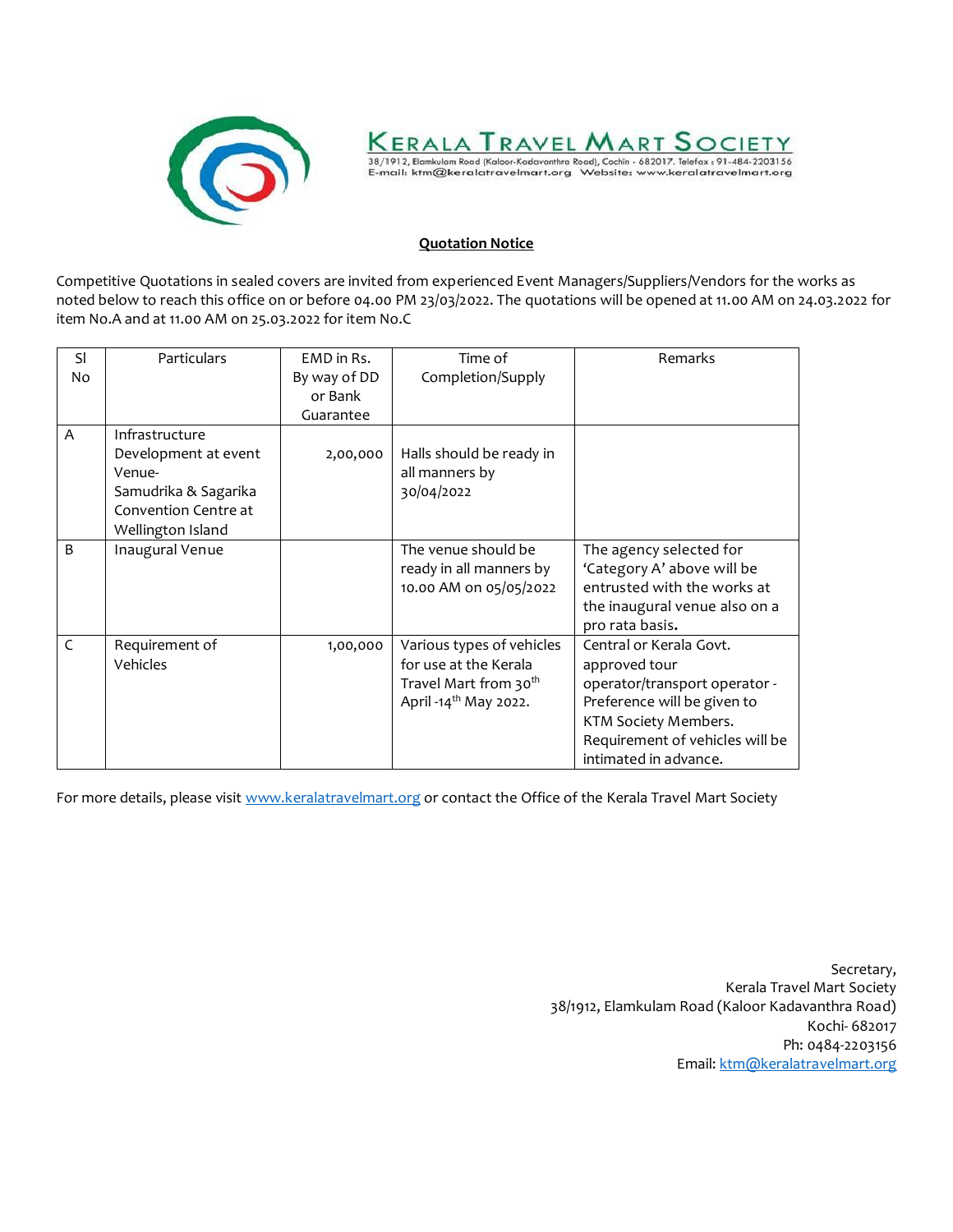



**QUOTATION NOTICE**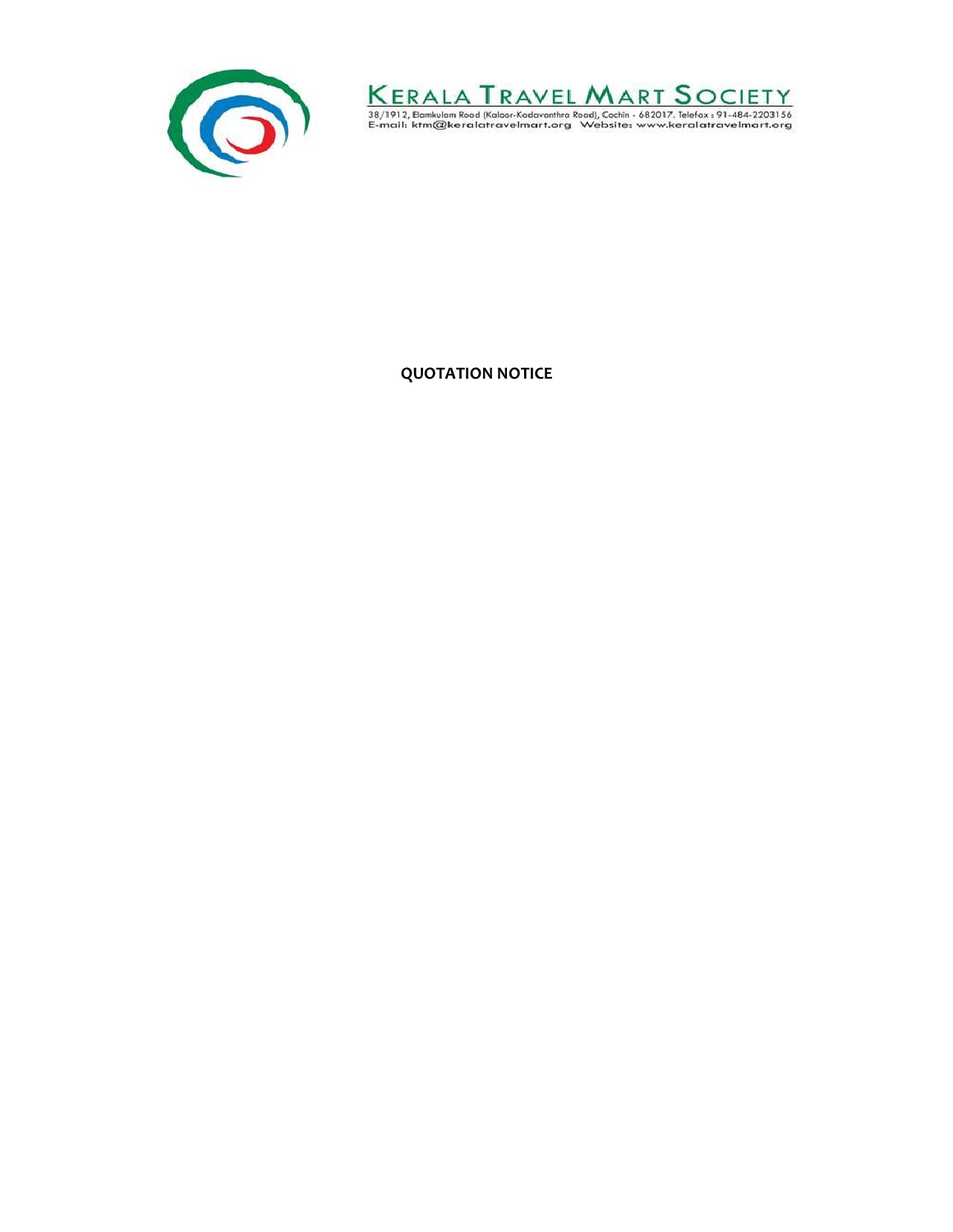#### **Part1**

#### **1.0. Introduction:**

Kerala Travel Mart Society is the largest Tourism Body of Kerala having members from across all spectra of Travel & Tourism viz. Hotels, Resorts, House Boats, Home Stays, Serviced Villas, Tour Operators, Theme Parks etc. This sector in Kerala is in the forefront in revenue generation to the exchequer and in employment generation.

#### **1.1 Objectives:**

The Kerala Travel Mart, a biennial event, conducted under the aegis of Kerala Travel Mart Society, is scheduled to be held from 5<sup>th</sup>-8<sup>th</sup> May 2022 in Kochi. At this juncture, KTM is looking for well established, professional agencies to partner with it in organizing this year's KTM in Kochi. The Agency should be able to assist Kerala Travel Mart Society to maintain the brand equity of Kerala Tourism.

The categories for selection are:

- 1. Venue set up for the inaugural function including event management
- 2. Venue set up for the exhibition at Sagarika & Samudrika, Wellington Island, Kochi
- 3. Vehicles for transportation (Members of KTM Society will be given preference)

#### **1.2 How to apply:**

#### **Pre‐qualification Criteria (PQC)**

- *a)* Agency/Firm should be a business entity having GST Registration, with a standing of minimum 3 years. *(Self-attested copy of GST Registration certificate or Certificate of incorporation countersigned to be attached)*
- *b)* Should have a turnover of minimum Rs. 1 crore from event management activities for each year for the last 2 Financial Years ( ie.2018‐19, 2019‐20). *(Self-attested copy of audit certificate from Statutory Auditor for the Turnover for each year to be attached)*
- *c)* Should have a fully functioning office with a dedicated team in Ernakulam for the last two calendar years, and continuing as such. (*copy of lease agreement or any other relevant document proving the criteria should be attached)*

**The agencies that possess the eligibility criteria may submit quotation to The Secretary, Kerala Travel Mart Society, 38/1912, Elamkulam Road (Kaloor - Kadavanthra Road), Kochi-682017,** 

**Ph: 0484-2203156, email[: ktm@keralatravelmart.org](mailto:ktm@keralatravelmart.org) on or before 04.00 PM on 23/03/2022.**

**Technical Bid and Financial Bid should be submitted in separate envelops superscribed as Technical Bid/ Financial Bid for selection to Category A/C in respect of …………… (Name of Agency)**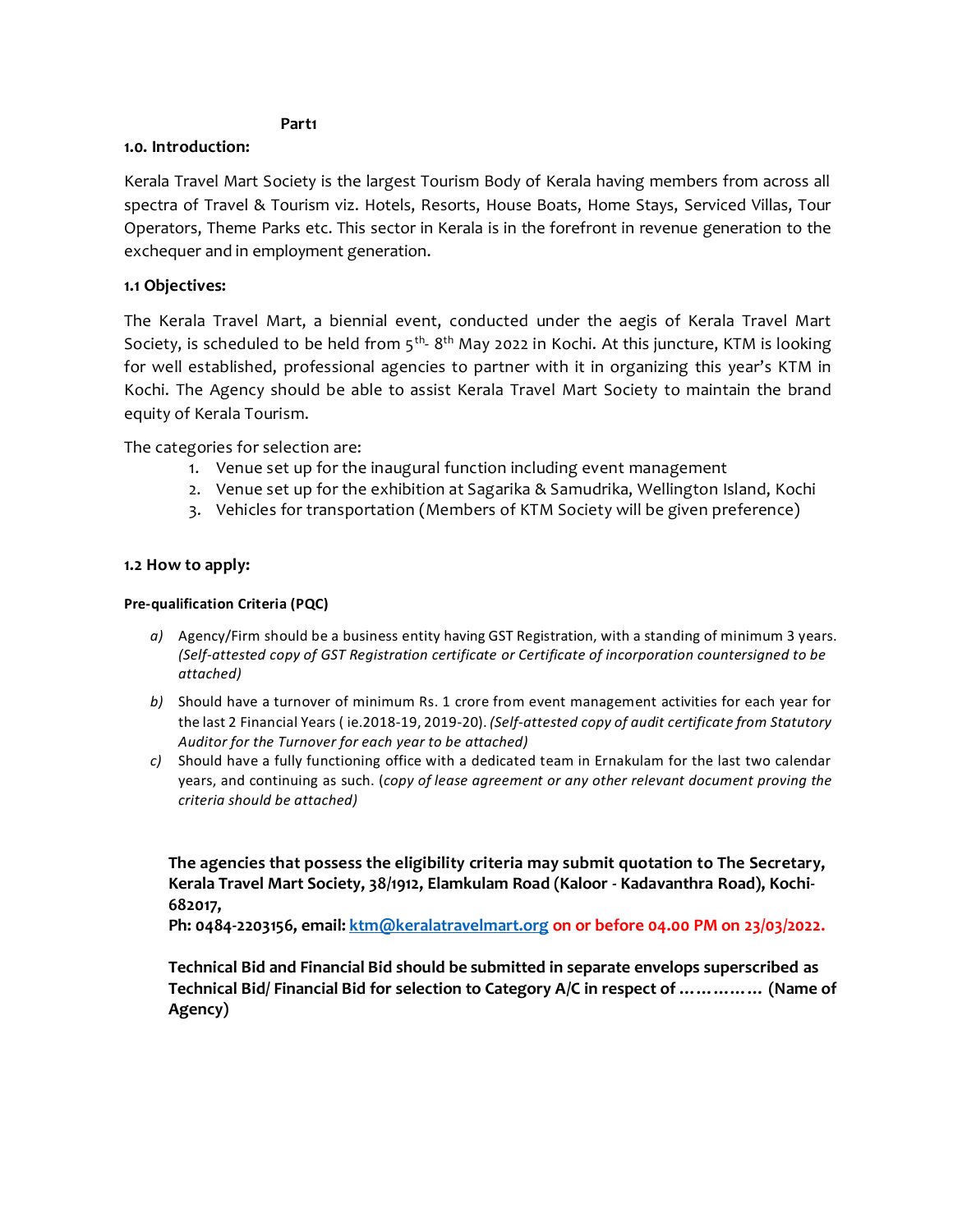#### **1.3 Selection Procedure:**

*The procedure for the selection of agencies in all categories will be carried out as detailed below, by a committee constituted by Kerala Travel Mart Society.*

**(a) Bidding Process:**

Kerala Travel Mart Society has adopted a Two‐Stage, bidding process (collectively referred to as the "Bidding Process") for selection of the agencies. The first stage of the evaluation referred to as "Technical Bid" and the second as "Financial Bid". Both the Technical & financial Bids should be submitted simultaneously on or before 04.00 PM on 23/03/2022

- (i) **Technical Bid**: The Technical Bids will be opened by the evaluation committee and marks will be given based on the criteria detailed in the technical bid document. The Technical Marks obtained will be referred to as Technical Scores (St). Agencies will be ranked on the basis of the Technical Score (St), and only agencies who have scored 60 or more marks, will be qualified for financial evaluation.
- (ii) **Financial Bid:** The Financial Bids ofthe agencies that have scored 60 or more Technical Score (St) will be opened on the date shown in the schedule of process/informed by the KTM Society. The lowest Financial Proposal (Fm) will be given a Financial Score (Sf) of 100 points. The financial scores of the other Financial Proposals will be determined using the following formula:

#### **Sf = 100 x Fm/F;**

in which Sf is the Financial Score, Fm is the lowest Financial Proposal, and F is the Financial Proposal under consideration.

#### **Combined Technical and Financial Score**

For final evaluation and selection, the Agencies will be ranked in accordance with their combined Technical (St) and Financial (Sf) scores with weightage. Since tourism destination marketing requires domain knowledge with creative competence, the Technical Score (St) will be given 70% weightage and Financial Score (Sf) will be given 30% weightage, so that the combined Score will be:

#### **S = St x Tw + Sf x Fw;**

Where S is the Combined Score, and Tw and Fw are weights assigned to Technical Score and Financial Score respectively, ie **0.70:0.30.** 

**(b) Earnest Money Deposit**: The agencies should deposit an Earnest Money Deposit **(EMD)** of Rs.2,00,000/‐ (Rupees Two Lakhs only) for category A and Rs.1,00,000/- (Rupees One Lakh only) for category C, by way of Demand Draft in favour of the "Kerala Travel Mart Society"/ Bank guarantee for equal amount along with the submission of Technical & Financial Bids, on the following conditions.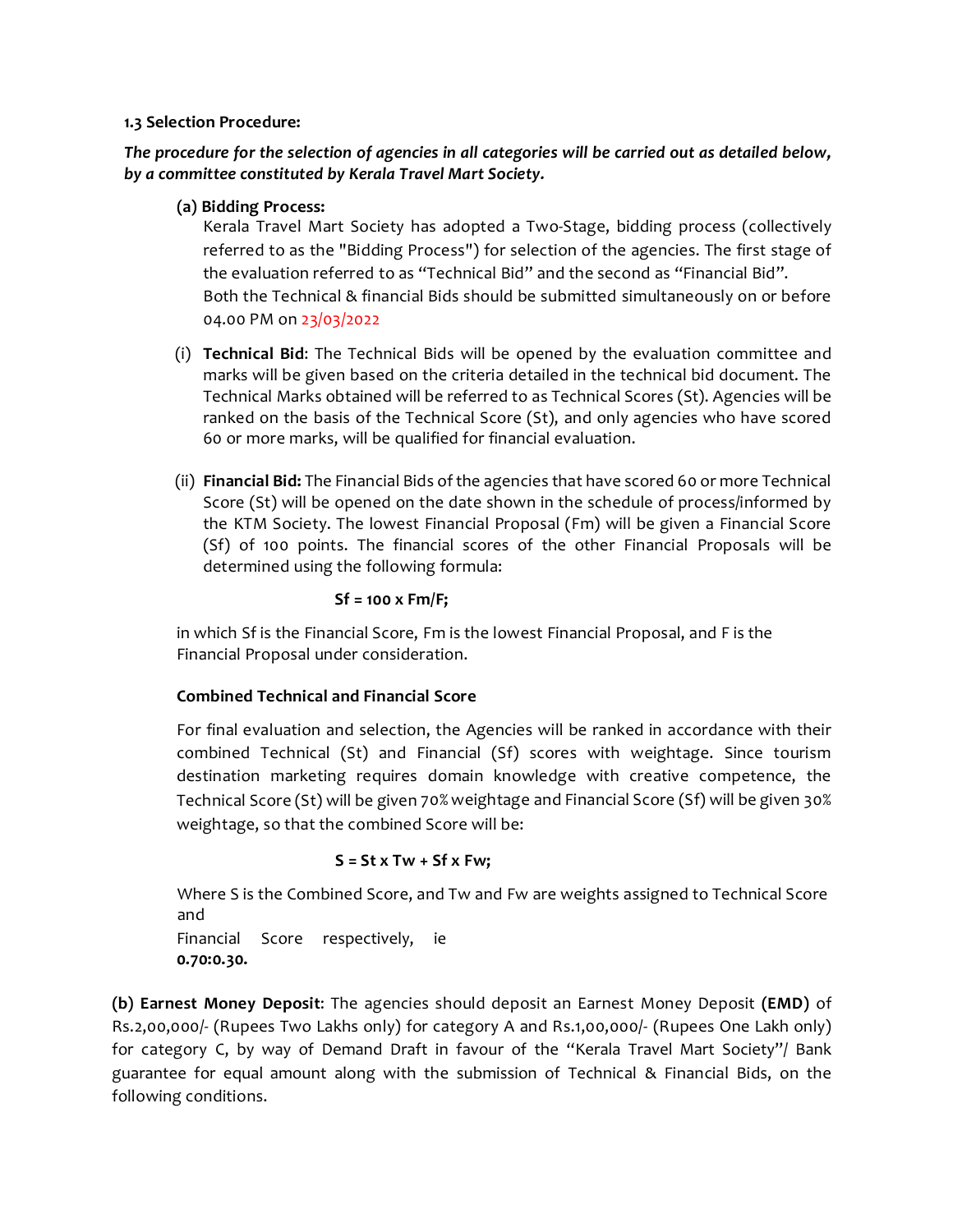- i. Bids not accompanied by the EMD will be rejected.
- ii. EMD will be refunded not later than 120 days from bid due date, without any interest, except in case of the 2 highest-ranked bidders. EMD of the 2<sup>nd</sup> ranked bidder shall be refunded on signing of the agreement with the selected bidder. The selected bidder's EMD shall be returned upon completion of the work entrusted with him.
- iii. The EMD will be forfeited, if the applicant fails to abide by the conditions laid down in this document or any other reasons significant in this process.

### **1.4 Selection of the Agency:**

**(a) The Agency with highest Combined Technical & financial Score (S) will be selected under each category, based on the above QCBS system. In the event of two or more agencies obtain same highest Combined Technical & financial Score (S), the agency with maximum technical score will be selected.**

#### **1.5 SCHEDULE OF SELECTION PROCESS – PHASE I**

| SI. | <b>Event Description</b>                | Date                                                                                |
|-----|-----------------------------------------|-------------------------------------------------------------------------------------|
| No. |                                         |                                                                                     |
|     | Date of publication of Quotation Notice | 11/03/2022                                                                          |
|     | Last date of receipt of Quotation       | 23/03/2022, 4.00 P.M                                                                |
|     | Date & Time of opening of the Quotation | 24/03/2022, 11.00 A.M for category<br>A and 25/03/2022, 11.00 A.M for<br>category C |

#### **1.6 General Terms of Bidding**

- 1. All documents submitted by the Applicant(s) will be treated as confidential.
- 2. Authority reserves the right to accept or reject any or all applications, without thereby incurring any liability to the affected Applicant(s) or any obligation to inform the Applicant(s). Authority also reserves the right not to award or enter into any contract or agreement with any Applicant(s) and may terminate the selection process at any time without thereby incurring any liability to any Applicant.
- 3. Failure by any Applicant to provide all the information required in the proposal or any additional information requested by Authority may lead to rejection of the Applicant's proposal in its entirety.
- 4. Applicants have an obligation to disclose any actual or potential conflict of interest. Failure to do so may lead to disqualification of the Applicant or termination of its Contract at any stage.
- 5. A recommendation for award of Contract will be rejected if it is determined that the recommended Firm has directly, or through an agent, engaged in corrupt, fraudulent,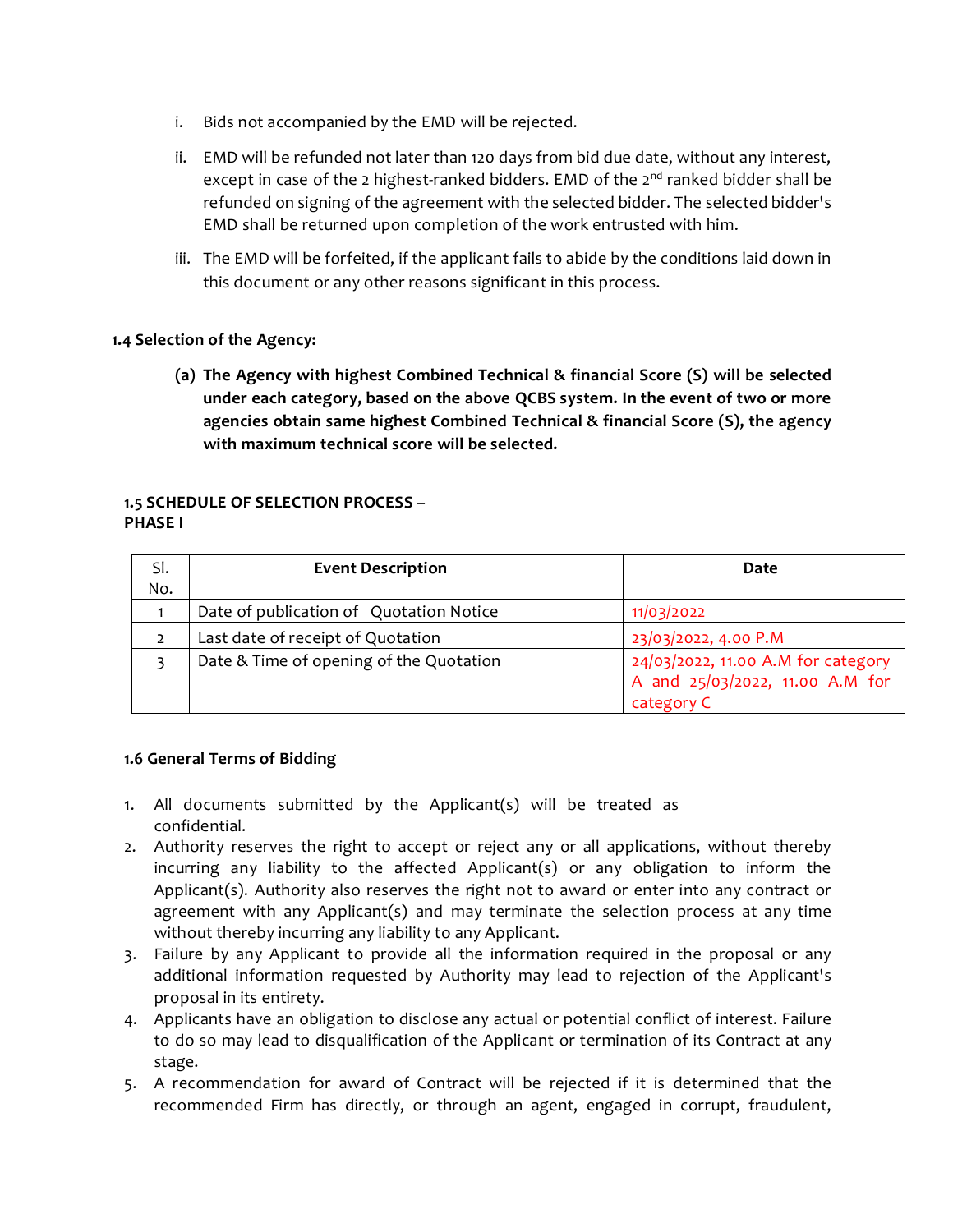collusive, or coercive practices in competing for the contract in question; in such cases the Authority will declare the applicant ineligible, either indefinitely or for a stated period of time and will be blacklisted.

- 6. Wherever required by applicable laws, Authority shall deduct taxes at source, from the amounts payable, and shall provide to the firm/Agency the appropriate tax deduction certificate evidencing payment of such taxes.
- 7. The Bidders cannot prescribe any time limit for the validity of all the rates quoted in the financial bid.

**1.7 Risk – Purchase Clause:** If the agency, after entering into the Service Agreement with the KTM, fails to abide by the Terms and Conditions of this document or fails to complete the work within the specified time or at any time repudiates the contract, KTM Society will have the right to:

- a) Forfeit the EMD.
- b) In case of completion through alternative sources and if price is higher, the agency will pay the balance amount to KTM Society.
- c) For all purposes, the work order issued by KTM Society and accepted by the Agency will be considered as a formal contract.

### **A. Event Venue: Samudrika & Sagarika Convention Centre, Wellington Island**

#### **Description of Work**

| SI. | Particulars |                               | Quantity | Rate/unit/size | Total  |
|-----|-------------|-------------------------------|----------|----------------|--------|
| No  |             |                               |          |                | Amount |
|     |             | <b>Theme Area and Waiting</b> | 9000 Sq  |                |        |
| 1   | Main Area   | Hall (Hanger made with        | feet     |                |        |
|     |             | white painted MS Pipe         |          |                |        |
|     |             | structure, powder coated      |          |                |        |
|     |             | Aluminum sheet roof           |          |                |        |
|     |             | white cloth ceiling           |          |                |        |
|     |             | Wooder platform and           |          |                |        |
|     |             | synthetic carpet)             |          |                |        |
|     |             | Transparent Acrylic Sheet     |          |                |        |
|     |             | fixed with painted MS         |          |                |        |
|     |             | square pipe frame at the      |          |                |        |
|     |             | front and both sides of       |          |                |        |
|     |             | the theme area                |          |                |        |
|     |             | A/C at the entire Hall with   | 18 Ton   |                |        |
|     |             | good quality split A/c        |          |                |        |
|     |             | Units                         |          |                |        |
|     |             | <b>Electricity Supply</b>     | 125 KWA  |                |        |
|     |             | including Generator           |          |                |        |
|     |             | System                        |          |                |        |
|     |             | Visitors/Participants         |          |                |        |
|     |             | sitting area - Single seat    |          |                |        |
|     |             | sofa-50 nos, steel cushion    |          |                |        |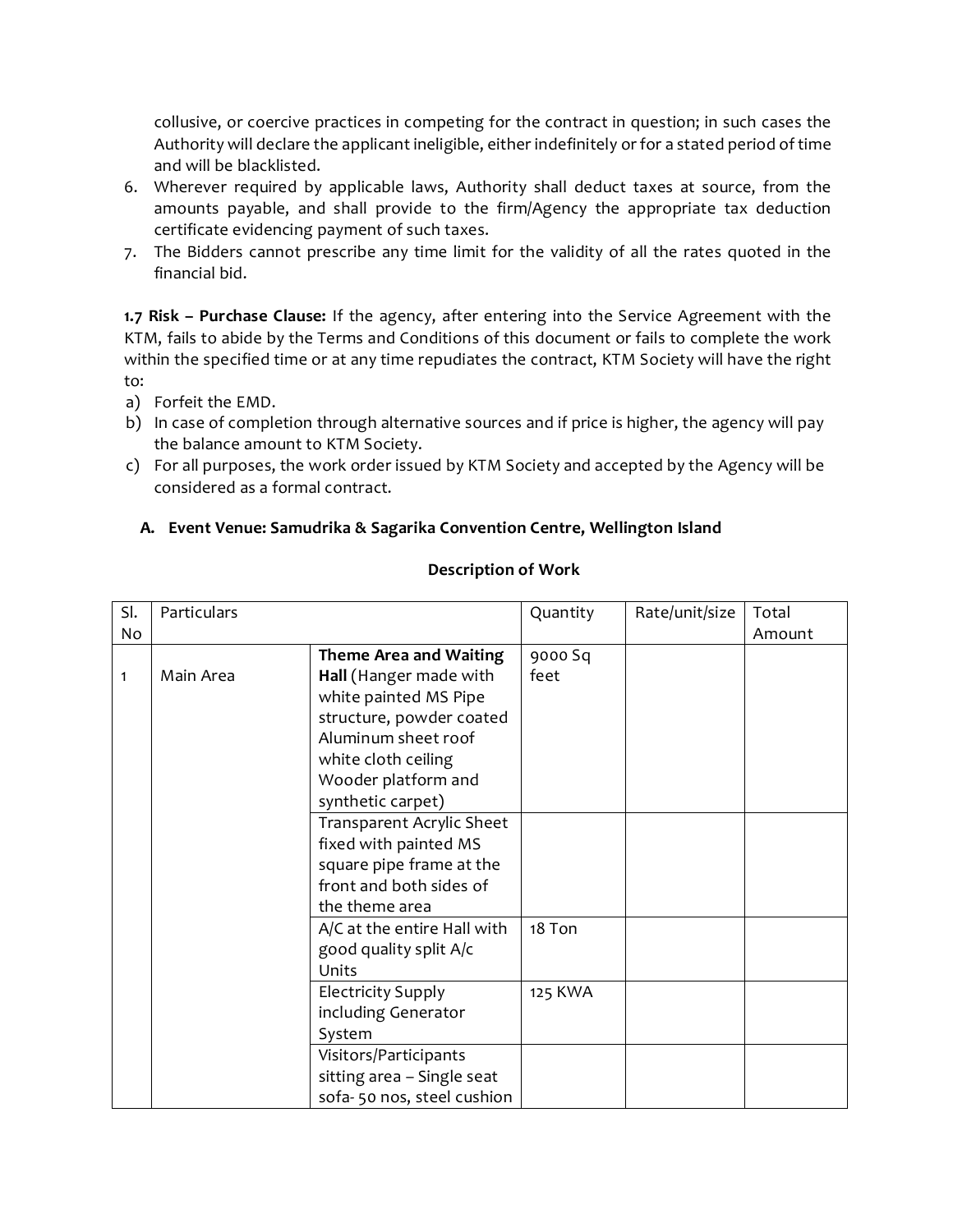|                |                 | chairs $-75$ nos, center<br>table           |                     |  |
|----------------|-----------------|---------------------------------------------|---------------------|--|
|                |                 | General lighting with                       | Sufficient          |  |
|                |                 | white metal halides                         |                     |  |
|                |                 | Furnishing at the visitor's<br>sitting area |                     |  |
|                |                 | Registration Counter with                   | 9 nos               |  |
|                |                 | Maxima System 4M * 3 M                      |                     |  |
|                |                 | KTM Office, Information                     | 2500 Sq ft          |  |
|                |                 | Desk, VIP Lounge with                       |                     |  |
|                |                 | sufficient No of Sofa sets                  |                     |  |
|                |                 | and other seats, First Aid                  |                     |  |
|                |                 | Room,                                       |                     |  |
|                |                 | Fire extinguishers for                      | 10 nos for          |  |
|                |                 | theme area                                  | total dates         |  |
|                |                 |                                             | $(15 \text{ days})$ |  |
| $\overline{2}$ | Samudrika Front | To erect White Aluminum                     | 4250 Sq<br>feet     |  |
|                |                 | Hanger in front<br>Front side paneling with |                     |  |
|                |                 | clear acrylic sheet - 20 M                  |                     |  |
|                |                 | * 4.5 M and glass door 2.5                  |                     |  |
|                |                 | $M * 2.5 M$                                 |                     |  |
|                |                 | A/C at the entire Hall with                 | 60 Tons             |  |
|                |                 | good quality split A/c                      |                     |  |
|                |                 | Units                                       |                     |  |
|                |                 | Ramp with carpet for                        |                     |  |
|                |                 | theme area                                  |                     |  |
|                |                 | Press area with seating                     |                     |  |
|                |                 | arrangements & stage                        |                     |  |
|                |                 | podium, chairs and two                      |                     |  |
|                |                 | teapoy, partition masking                   |                     |  |
|                |                 | and door                                    |                     |  |
|                |                 | Arrangements at VIP                         |                     |  |
|                |                 | Lounge with good quality                    |                     |  |
|                |                 | seating (including sofa                     |                     |  |
|                |                 | seating), A/c etc                           |                     |  |
|                |                 | Tower A/c unit with<br>generator and fuel - | 11 Tons             |  |
|                |                 | Seminar hall with Stage                     |                     |  |
|                |                 | size @ 16 ftx12 ft,                         |                     |  |
|                |                 | podium, chairs, and tea                     |                     |  |
|                |                 | poys, partition and                         |                     |  |
|                |                 | masking etc, provide 200                    |                     |  |
|                |                 | chairs, partition masking                   |                     |  |
|                |                 | and doors – size 66 ft $*$ 50               |                     |  |
|                |                 | ft                                          |                     |  |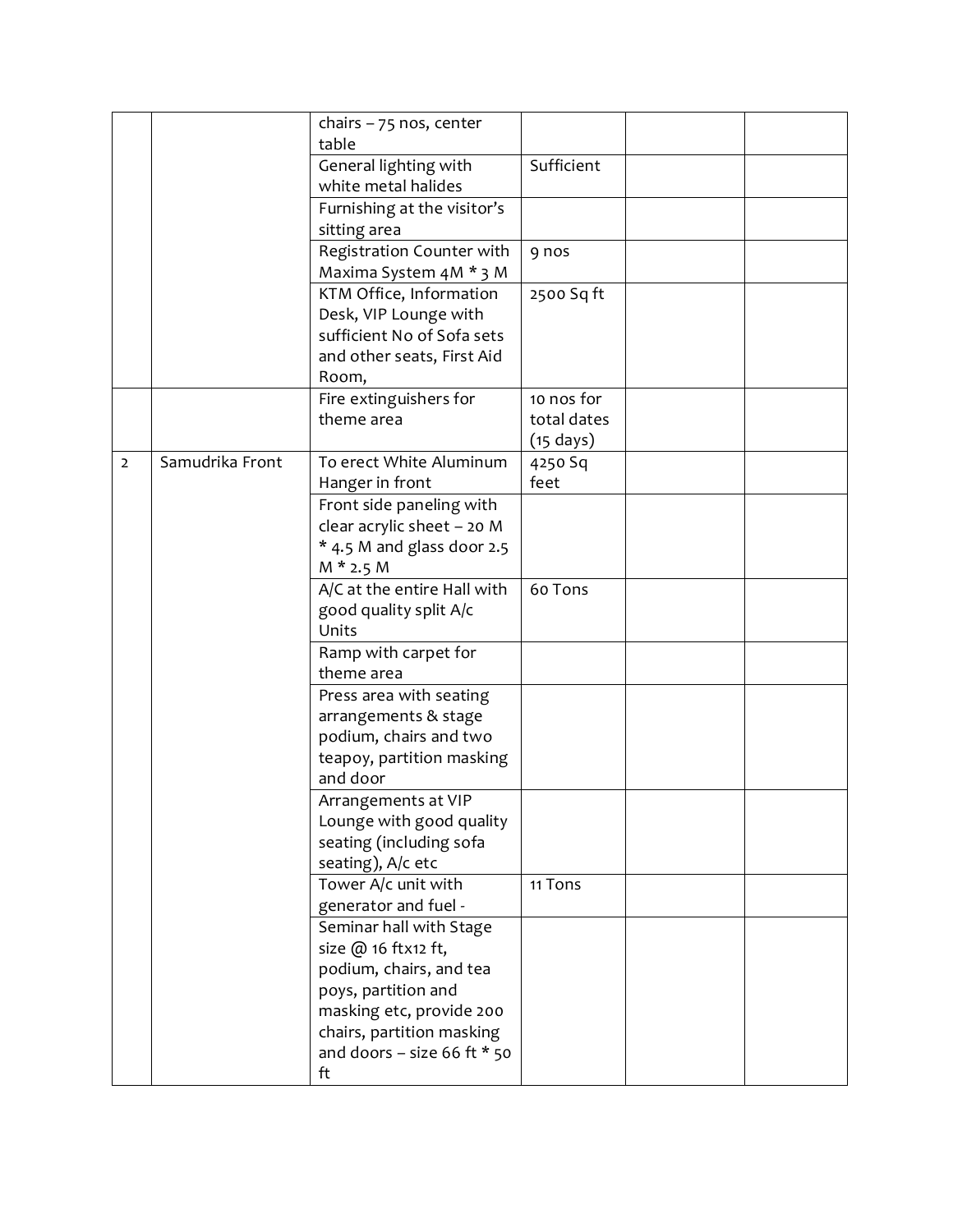| $\overline{\mathbf{3}}$ |                    | Temporary pagoda with<br>wooden platform and                                                                                                                                                                                                                                                                                                                                                                                                                                                                                                                                                                                  | 3 nos                                                           |  |
|-------------------------|--------------------|-------------------------------------------------------------------------------------------------------------------------------------------------------------------------------------------------------------------------------------------------------------------------------------------------------------------------------------------------------------------------------------------------------------------------------------------------------------------------------------------------------------------------------------------------------------------------------------------------------------------------------|-----------------------------------------------------------------|--|
|                         |                    |                                                                                                                                                                                                                                                                                                                                                                                                                                                                                                                                                                                                                               |                                                                 |  |
|                         |                    | synthetic carpet in front                                                                                                                                                                                                                                                                                                                                                                                                                                                                                                                                                                                                     |                                                                 |  |
|                         |                    | of entrance & back                                                                                                                                                                                                                                                                                                                                                                                                                                                                                                                                                                                                            |                                                                 |  |
| $\overline{4}$          | Seller Dining Hall | Iron Hanger with cloth                                                                                                                                                                                                                                                                                                                                                                                                                                                                                                                                                                                                        | 3200 Sq                                                         |  |
|                         | (Kudumbasree)      | ceiling                                                                                                                                                                                                                                                                                                                                                                                                                                                                                                                                                                                                                       | feet                                                            |  |
|                         |                    | Dining Pandal with                                                                                                                                                                                                                                                                                                                                                                                                                                                                                                                                                                                                            |                                                                 |  |
|                         |                    | sufficient masking, celling                                                                                                                                                                                                                                                                                                                                                                                                                                                                                                                                                                                                   |                                                                 |  |
|                         |                    | fans, lighting etc,                                                                                                                                                                                                                                                                                                                                                                                                                                                                                                                                                                                                           |                                                                 |  |
|                         |                    | Synthetic tank, wash                                                                                                                                                                                                                                                                                                                                                                                                                                                                                                                                                                                                          |                                                                 |  |
|                         |                    | basin, hand wash (10 Nos)                                                                                                                                                                                                                                                                                                                                                                                                                                                                                                                                                                                                     |                                                                 |  |
|                         |                    | plumbing works etc                                                                                                                                                                                                                                                                                                                                                                                                                                                                                                                                                                                                            |                                                                 |  |
|                         |                    | Theme work for a                                                                                                                                                                                                                                                                                                                                                                                                                                                                                                                                                                                                              | 400 sq feet                                                     |  |
|                         |                    | Thattukada                                                                                                                                                                                                                                                                                                                                                                                                                                                                                                                                                                                                                    |                                                                 |  |
|                         |                    | Synthetic carpet for                                                                                                                                                                                                                                                                                                                                                                                                                                                                                                                                                                                                          | 6000 sq                                                         |  |
|                         |                    | outside area-                                                                                                                                                                                                                                                                                                                                                                                                                                                                                                                                                                                                                 | feet                                                            |  |
|                         |                    | Kudumbasree food court,                                                                                                                                                                                                                                                                                                                                                                                                                                                                                                                                                                                                       |                                                                 |  |
|                         |                    | passage toilet, outside                                                                                                                                                                                                                                                                                                                                                                                                                                                                                                                                                                                                       |                                                                 |  |
|                         |                    | main entry                                                                                                                                                                                                                                                                                                                                                                                                                                                                                                                                                                                                                    |                                                                 |  |
| 5                       | Samudrika Hall     | Table Space                                                                                                                                                                                                                                                                                                                                                                                                                                                                                                                                                                                                                   | 30 Nos                                                          |  |
|                         |                    | Backup Generator 250                                                                                                                                                                                                                                                                                                                                                                                                                                                                                                                                                                                                          |                                                                 |  |
|                         |                    |                                                                                                                                                                                                                                                                                                                                                                                                                                                                                                                                                                                                                               |                                                                 |  |
|                         |                    |                                                                                                                                                                                                                                                                                                                                                                                                                                                                                                                                                                                                                               |                                                                 |  |
|                         |                    | fuel                                                                                                                                                                                                                                                                                                                                                                                                                                                                                                                                                                                                                          |                                                                 |  |
|                         |                    |                                                                                                                                                                                                                                                                                                                                                                                                                                                                                                                                                                                                                               | 70 ton                                                          |  |
| 6                       |                    |                                                                                                                                                                                                                                                                                                                                                                                                                                                                                                                                                                                                                               | 27,000 sq                                                       |  |
|                         |                    |                                                                                                                                                                                                                                                                                                                                                                                                                                                                                                                                                                                                                               |                                                                 |  |
|                         |                    |                                                                                                                                                                                                                                                                                                                                                                                                                                                                                                                                                                                                                               |                                                                 |  |
|                         |                    |                                                                                                                                                                                                                                                                                                                                                                                                                                                                                                                                                                                                                               |                                                                 |  |
|                         |                    |                                                                                                                                                                                                                                                                                                                                                                                                                                                                                                                                                                                                                               |                                                                 |  |
|                         |                    |                                                                                                                                                                                                                                                                                                                                                                                                                                                                                                                                                                                                                               |                                                                 |  |
|                         |                    |                                                                                                                                                                                                                                                                                                                                                                                                                                                                                                                                                                                                                               |                                                                 |  |
|                         |                    |                                                                                                                                                                                                                                                                                                                                                                                                                                                                                                                                                                                                                               |                                                                 |  |
|                         |                    |                                                                                                                                                                                                                                                                                                                                                                                                                                                                                                                                                                                                                               |                                                                 |  |
|                         |                    |                                                                                                                                                                                                                                                                                                                                                                                                                                                                                                                                                                                                                               |                                                                 |  |
|                         |                    |                                                                                                                                                                                                                                                                                                                                                                                                                                                                                                                                                                                                                               |                                                                 |  |
|                         |                    |                                                                                                                                                                                                                                                                                                                                                                                                                                                                                                                                                                                                                               |                                                                 |  |
|                         |                    |                                                                                                                                                                                                                                                                                                                                                                                                                                                                                                                                                                                                                               |                                                                 |  |
|                         |                    |                                                                                                                                                                                                                                                                                                                                                                                                                                                                                                                                                                                                                               |                                                                 |  |
|                         |                    |                                                                                                                                                                                                                                                                                                                                                                                                                                                                                                                                                                                                                               |                                                                 |  |
|                         |                    |                                                                                                                                                                                                                                                                                                                                                                                                                                                                                                                                                                                                                               |                                                                 |  |
|                         |                    |                                                                                                                                                                                                                                                                                                                                                                                                                                                                                                                                                                                                                               |                                                                 |  |
|                         |                    |                                                                                                                                                                                                                                                                                                                                                                                                                                                                                                                                                                                                                               |                                                                 |  |
|                         |                    |                                                                                                                                                                                                                                                                                                                                                                                                                                                                                                                                                                                                                               |                                                                 |  |
|                         |                    |                                                                                                                                                                                                                                                                                                                                                                                                                                                                                                                                                                                                                               |                                                                 |  |
|                         | Sagara Hall        | KVA for 4 days<br>Back up generator with<br>A/c with Split A/c units<br>Masking entire sides of<br>the hall with good quality<br>cloth<br>Hall ceiling with good<br>quality black cloth<br>Air conditioning the<br>entire Hall to maintain<br>constant temperature at<br>20 degrees Celsius<br>throughout the mart<br>timing ie. From 8.00 AM<br>to 06.30 PM for 3 days<br>Good quality red colour<br>carpet for all passages<br>Exhibition stalls of sizes<br>2 M x 1.5 M with one table<br>(white octa norm) 2<br>chairs, One 5/15 Amp<br>power socket, 2 spot<br>lights, vinyl cut letters for<br>the facia name and stall | feet<br>47,450 sq ft<br>850 tons<br>24000 sq<br>feet<br>100 nos |  |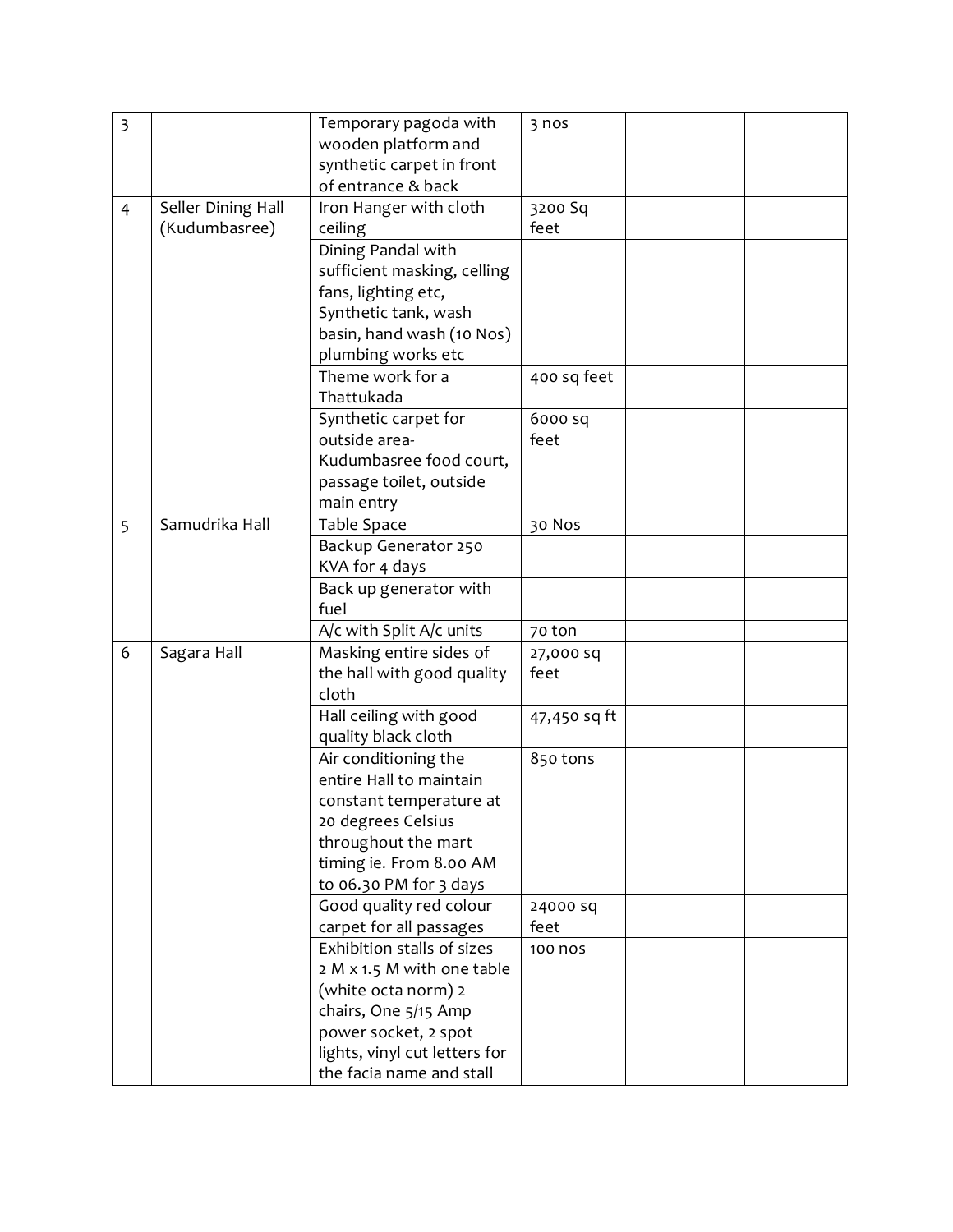|   |                 | no, one waste paper                                     |                  |  |
|---|-----------------|---------------------------------------------------------|------------------|--|
|   |                 | basket                                                  |                  |  |
|   |                 | Exhibition stalls of sizes                              | 330 nos          |  |
|   |                 | 2.5 x 2.5 M with one table                              |                  |  |
|   |                 | (white octanorm) 3                                      |                  |  |
|   |                 | chairs, one 5/15 Amp                                    |                  |  |
|   |                 | power socket, 2                                         |                  |  |
|   |                 | spotlights, vinyl cut                                   |                  |  |
|   |                 | letters for the facia name                              |                  |  |
|   |                 | and stall no, one waste                                 |                  |  |
|   |                 | paper basket                                            |                  |  |
|   |                 | Sufficient lighting inside                              | 135 nos.         |  |
|   |                 | the entire area (Open                                   |                  |  |
|   |                 | MH)                                                     |                  |  |
|   |                 | Public announcement                                     |                  |  |
|   |                 | system-5000W + sound                                    |                  |  |
|   |                 | system, with speakers for                               |                  |  |
|   |                 | the seminar hall                                        |                  |  |
|   |                 | Plasma TV 65" with                                      |                  |  |
|   |                 | laptop and & Cordless                                   |                  |  |
|   |                 | microphone for all 3 days                               |                  |  |
|   |                 | Fire Extinguisher for all                               | 40 Nos           |  |
|   |                 | days                                                    |                  |  |
|   | Food Court for  | White aluminum Hanger                                   | 8500 Sq          |  |
| 7 | Visitors/Buyers | in front of Sagara Hall,                                | feet             |  |
|   |                 | General lighting with                                   |                  |  |
|   |                 | open MH, wooden                                         |                  |  |
|   |                 |                                                         |                  |  |
|   |                 | platform and synthetic                                  |                  |  |
|   |                 | carpet, ceiling fans and                                |                  |  |
|   |                 | pedestal fans                                           |                  |  |
|   |                 | Masking the sides of food                               | 3750 sq          |  |
|   |                 | court hanger with cloth                                 | feet             |  |
|   |                 | and door for entry                                      |                  |  |
|   |                 | Food stall made with                                    | Stall size       |  |
|   |                 | Octanorm system, supply                                 | $5M \times 4M-4$ |  |
|   |                 | counter, furniture, and                                 | <b>Nos</b>       |  |
|   |                 | proper lighting                                         |                  |  |
|   |                 | Stage with carpet and                                   |                  |  |
|   |                 | steps for music                                         |                  |  |
|   |                 | programme along with                                    |                  |  |
|   |                 | Sound system at the food                                |                  |  |
|   |                 | court                                                   |                  |  |
|   |                 | Round Table with satin                                  | 30 sets          |  |
|   |                 | cloth frill, chairs with<br>cover and tie back (1 table |                  |  |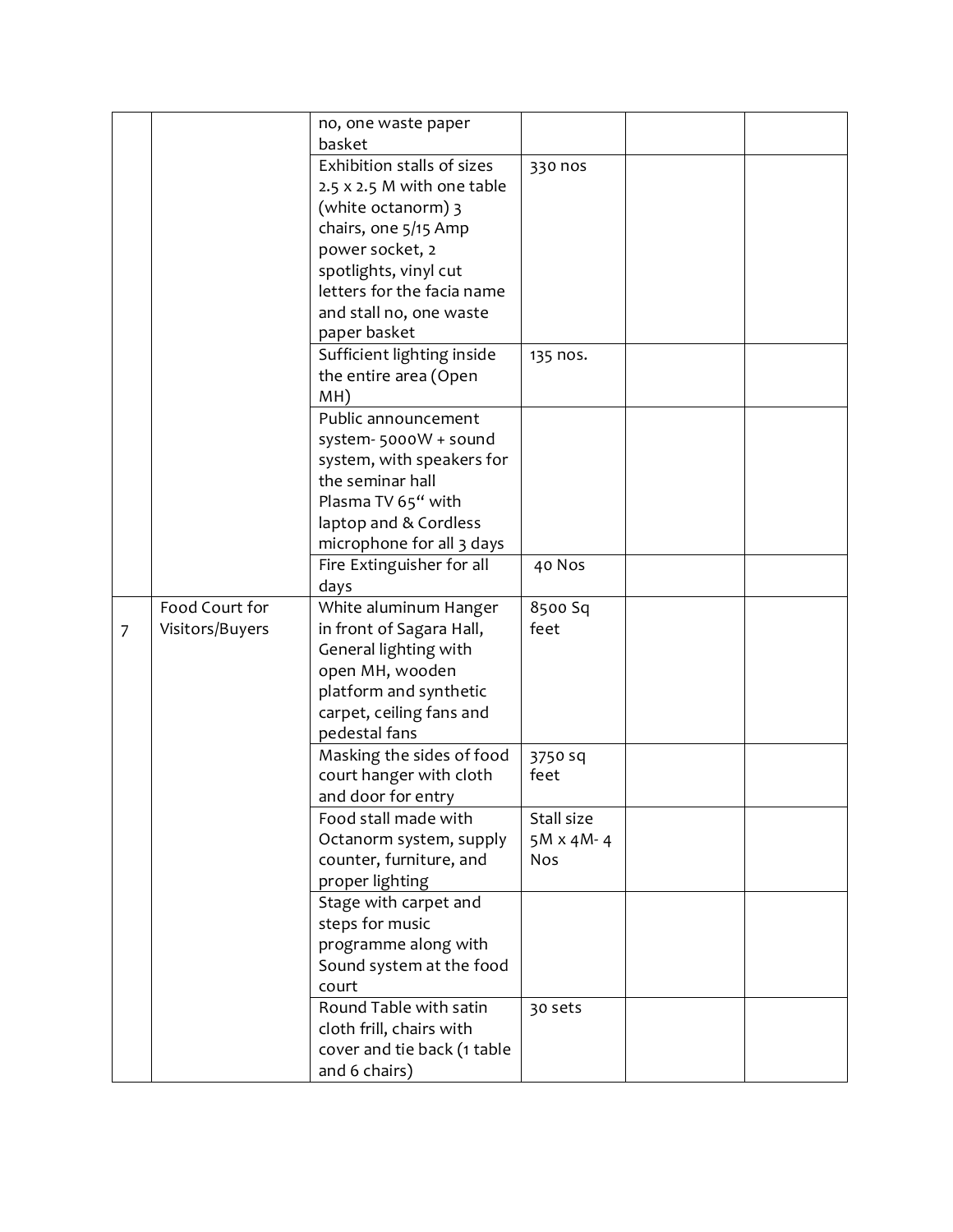|   |             | Bar Table (round glass      | 20 Nos        |  |
|---|-------------|-----------------------------|---------------|--|
|   |             | top)                        |               |  |
|   |             | Water connection with       |               |  |
|   |             | wash area, water heater     |               |  |
|   |             | for plate washing, water    |               |  |
|   |             | tank - 6000 ltrs, wash      |               |  |
|   |             | basins, necessary           |               |  |
|   |             | plumbing works, water       |               |  |
|   |             | pump and labour for         |               |  |
|   |             | maintenance                 |               |  |
|   |             | Plug points                 | 20 Nos        |  |
|   |             | Electrical shed with        | Sufficient    |  |
|   |             | pagoda, wooden              | size          |  |
|   |             | platform, carpet, lighting  |               |  |
|   |             | and side masking with       |               |  |
|   |             | Wash area pandel,           |               |  |
|   |             | wooden platform, carpet,    |               |  |
|   |             | lighting and masking with   |               |  |
|   |             | white tarpaulin and white   |               |  |
|   |             | cloth 100 ft x 20 ft        |               |  |
|   |             | Long table with cloth frill | <b>50 nos</b> |  |
|   |             | Pagoda and carpet at        | With          |  |
|   |             | Buyers area                 | adequate      |  |
|   |             |                             | size - 4 Nos  |  |
|   |             | Sufficient water for food   |               |  |
|   |             | court washing area, hand    |               |  |
|   |             | wash, toilets etc           |               |  |
|   |             | Tin sheet barricading,      | As per        |  |
|   |             | Grass cutting and           | actuals       |  |
|   |             | cleaning, frequent          |               |  |
|   |             | cleaning of hall area       |               |  |
|   |             | Mobile toilet with all      | 2 units with  |  |
|   |             | plumbing works, water       | 4 urinal      |  |
|   |             | connection, vehicles for    | bowls.        |  |
|   |             | waste disposal with         |               |  |
|   |             | sufficient staff            |               |  |
|   |             | Ramps and other logistics   | 8 units       |  |
|   |             | (Sagarika entrance, food    |               |  |
|   |             | court pagoda entry/exit,    |               |  |
|   |             | toilet and hand wash        |               |  |
|   |             | entry/exit                  |               |  |
|   |             | Synthetic carpet for hall   | 2000 sq ft    |  |
|   |             | to toilet passage           |               |  |
| 8 | Other items | Proper lighting around      |               |  |
|   |             | premises                    |               |  |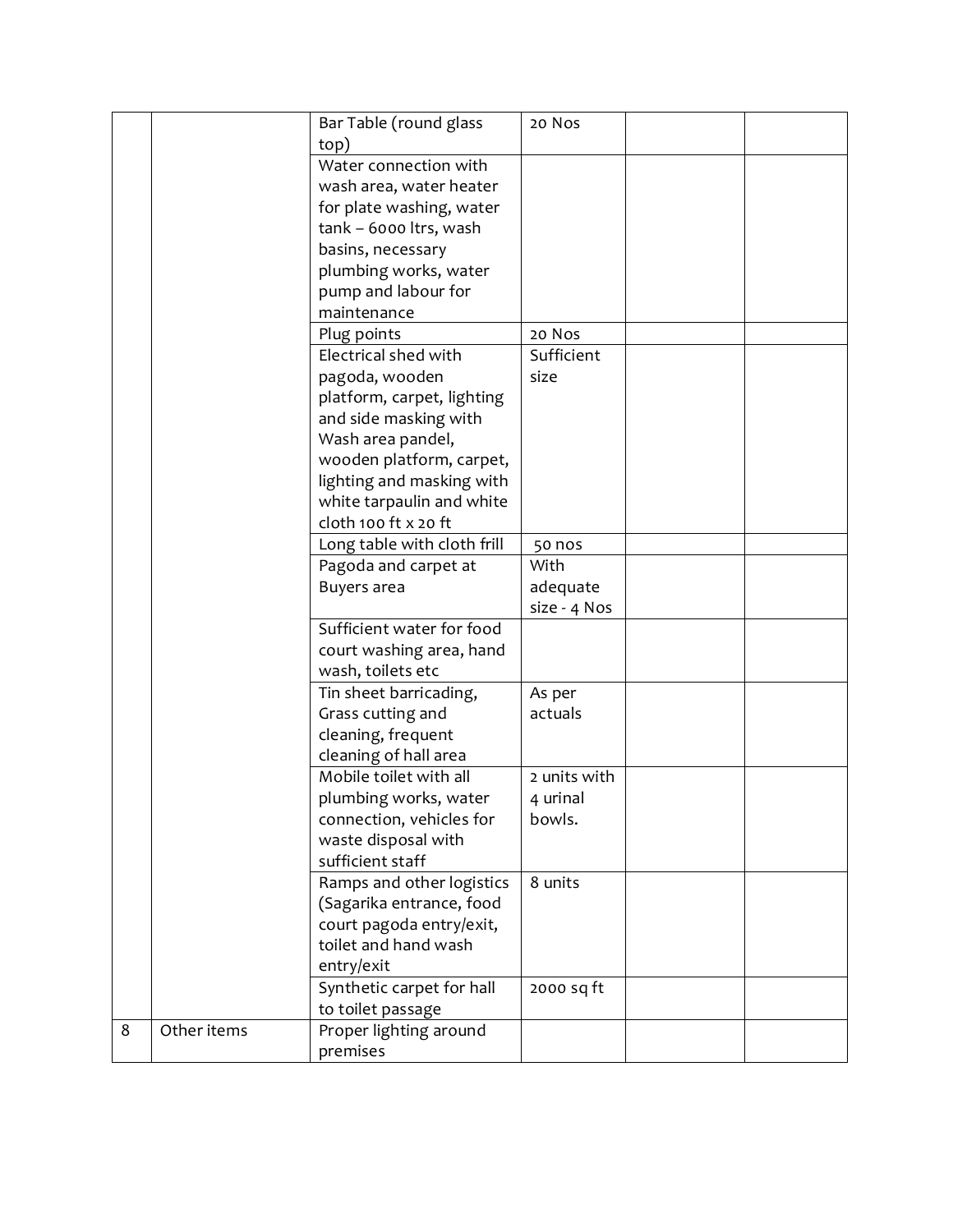|    |                          | Erection of white<br>aluminium hanger at<br>alighting area | 3500 sq ft   |  |
|----|--------------------------|------------------------------------------------------------|--------------|--|
|    |                          | Synthetic carpet for A/c                                   | 8000 Sq      |  |
|    |                          | hall, Exhibition Hall,                                     | feet         |  |
|    |                          | <b>Entrance Exit and toilet</b>                            |              |  |
|    |                          | area                                                       |              |  |
|    |                          | Extra generator for                                        |              |  |
|    |                          | registration area- 65 KVA                                  |              |  |
|    |                          | Standby generator for                                      |              |  |
|    |                          | Sagara Hall- 250 KVA                                       |              |  |
|    |                          | 250 KVA generator during                                   | f            |  |
|    |                          | stall construction days -                                  |              |  |
|    |                          | 30 <sup>th</sup> April to 3 <sup>rd</sup> May 2022         |              |  |
| 9  | <b>CCTV Surveillance</b> |                                                            |              |  |
|    |                          |                                                            |              |  |
| 10 | <b>Security Services</b> | <b>Special Security Services</b>                           | Security     |  |
|    |                          | (07.30 AM to 07.30 PM -                                    | Officer-2    |  |
|    |                          | 30 <sup>th</sup> April- 3 <sup>rd</sup> May                | Security     |  |
|    |                          | <b>Stall construction Period</b>                           | Guard-8      |  |
|    |                          |                                                            | Nos          |  |
|    |                          | <b>Special Security Services</b>                           | Security     |  |
|    |                          | (07.30 AM to 07.30 PM -                                    | Officer-2    |  |
|    |                          | 6 <sup>th</sup> to 8 <sup>th</sup> May                     | Security     |  |
|    |                          | <b>Stall construction Period</b>                           | Guard-26     |  |
|    |                          |                                                            | <b>Nos</b>   |  |
|    |                          | Security at Parking area                                   | 24 Duty      |  |
|    |                          | Walky talky with                                           | 12 units for |  |
|    |                          | necessary permission                                       | 5 days       |  |
|    |                          | form the concerned                                         |              |  |
|    |                          | authority                                                  |              |  |

## **B. Inaugural Venue**

The agency selected for 'Category A' above will be entrusted with the works at the inaugural venue also on a pro- rata basis.

## **C. Requirement of Vehicles**

*Eligibility – Tour Operator/ Transport Operator recognized/ approved by the Ministry* 

*of Tourism, Govt of India OR Tour Operator/ Transport Operator accredited by* 

*Department of Tourism Govt of Kerala.*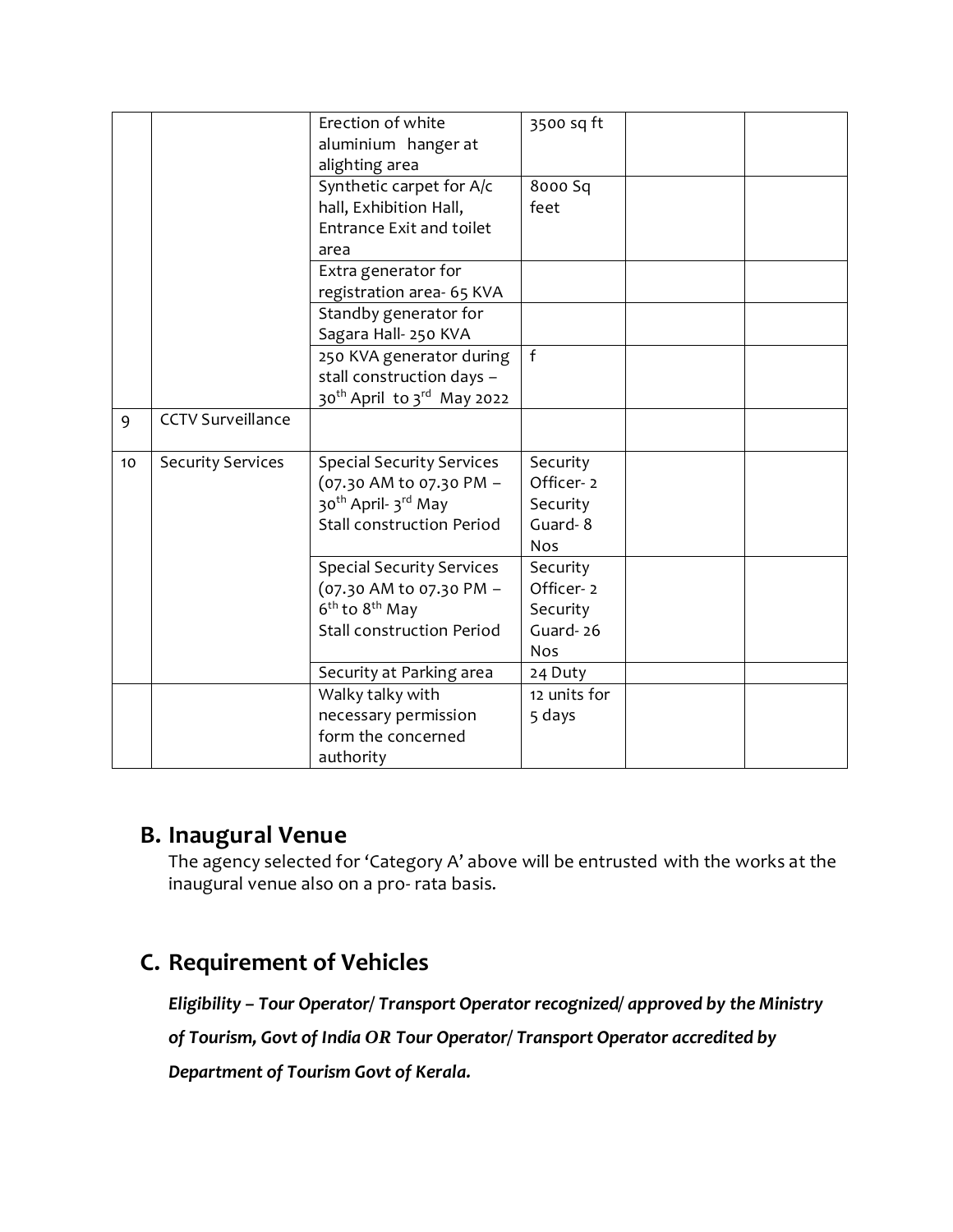## **i) Flat rate for vehicles at disposal for 5 days/ Total 500 kms/50 Hours within city limits**

| SI <sub>No</sub> | Particulars                                   | <b>Fixed Flat Rate</b><br>for<br>5days/500Kms/50 | Rate for<br>Additional<br>Km | Rate for<br>Additional<br>Hour |
|------------------|-----------------------------------------------|--------------------------------------------------|------------------------------|--------------------------------|
|                  |                                               | Hours                                            |                              |                                |
| 1.               | A/c Small Car (Hatch Back)                    |                                                  |                              |                                |
| 2.               | A/c Medium Car (Sedan)                        |                                                  |                              |                                |
| 3.               | A/c MPV Vehicle<br>(Ertiga/Evalia/Marazzo)    |                                                  |                              |                                |
| 4.               | A/c Innova                                    |                                                  |                              |                                |
| 5.               | A/c Tempo Traveller - 12 Seater               |                                                  |                              |                                |
| 6.               | A/c Tempo Traveller - 14 Seater               |                                                  |                              |                                |
| 7.               | A/c Tempo Traveller - 17 Seater               |                                                  |                              |                                |
| 8.               | A/c Tempo Traveller - 26 Seater               |                                                  |                              |                                |
| 9.               | A/c Mini Coach -18 seater                     |                                                  |                              |                                |
| 10               | A/c Mini Coach - 25 seater                    |                                                  |                              |                                |
| 11               | A/c Large Coach -32 seater                    |                                                  |                              |                                |
| 12               | A/c Large Coach 41-44 seater<br>(Bharat Benz) |                                                  |                              |                                |
| 13               | A/c Large Coach 41-44 seater<br>(Volvo)       |                                                  |                              |                                |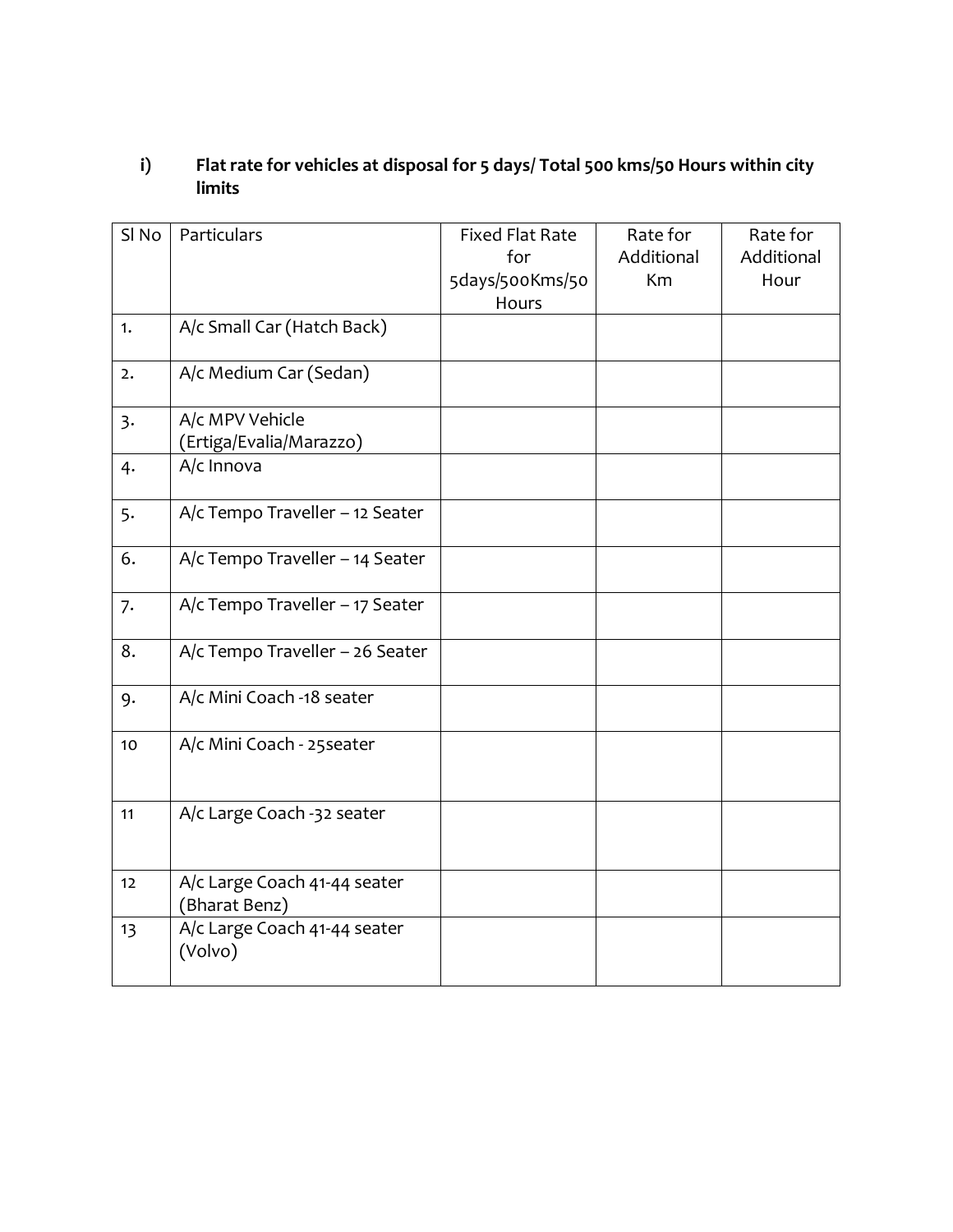# ii) One-way Airport- Cochin Hotel Transfer rates

| Sl. No            | Particulars                                   | <b>Fixed Rate</b> | Toll Parking if any |
|-------------------|-----------------------------------------------|-------------------|---------------------|
|                   |                                               |                   |                     |
| 1.                | A/c Small Car (Hatch Back)                    |                   |                     |
| 2.                | A/c Medium Car (Sedan)                        |                   |                     |
| 3.                | A/c MPV<br>Vehicle(Ertiga/Evalia/Marazzo)     |                   |                     |
| 4.                | A/c Innova                                    |                   |                     |
| 5.                | A/c Tempo Traveller - 12 Seater               |                   |                     |
| 6.                | A/c Tempo Traveller - 14 Seater               |                   |                     |
| 7.                | A/c Tempo Traveller - 17 Seater               |                   |                     |
| 8.                | A/c Tempo Traveller - 26 Seater               |                   |                     |
| 9.                | A/c Mini Coach -18 seater                     |                   |                     |
| $10$              | A/c Mini Coach - 25 seater                    |                   |                     |
| 11                | A/c Large Coach -32 seater                    |                   |                     |
| $12 \overline{ }$ | A/c Large Coach 41-44 seater (Bharat<br>Benz) |                   |                     |
| 13                | A/c Large Coach 41-44 seater (Volvo)          |                   |                     |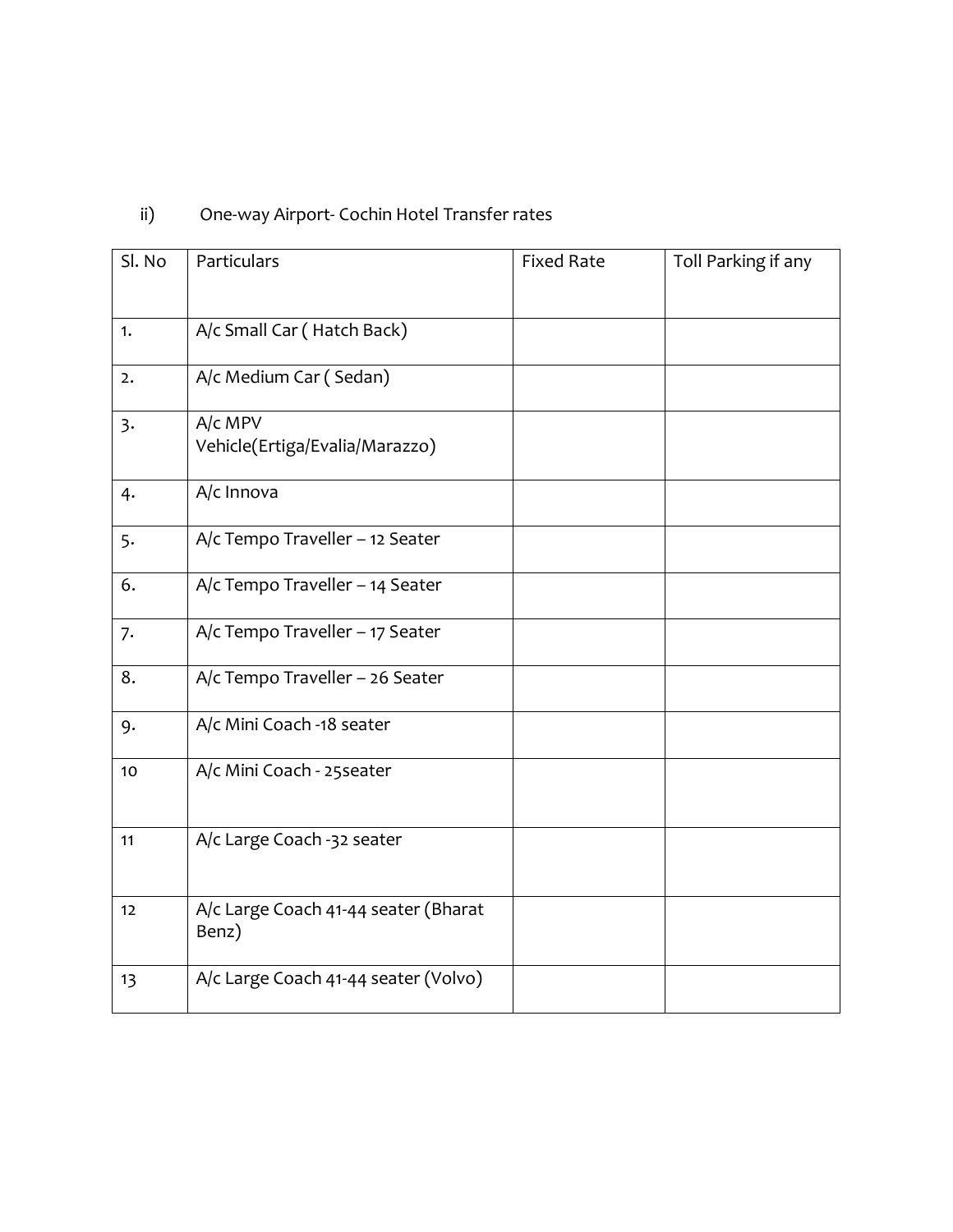| Sl. No | Particulars                                   | <b>Fixed Rate</b> | Rate for<br><b>Additional Km</b> | Rate for<br>Additional<br>Hour |
|--------|-----------------------------------------------|-------------------|----------------------------------|--------------------------------|
| 1.     | A/c Small Car (Hatch Back)                    |                   |                                  |                                |
| 2.     | A/c Medium Car (Sedan)                        |                   |                                  |                                |
| 3.     | A/c MPV Vehicle<br>(Ertiga/Evalia/Marazzo)    |                   |                                  |                                |
| 4.     | A/c Innova                                    |                   |                                  |                                |
| 5.     | A/c Tempo Traveller - 12 Seater               |                   |                                  |                                |
| 6.     | A/c Tempo Traveller - 14 Seater               |                   |                                  |                                |
| 7.     | A/c Tempo Traveller - 17 Seater               |                   |                                  |                                |
| 8.     | A/c Tempo Traveller - 26 Seater               |                   |                                  |                                |
| 9.     | A/c Mini Coach -18 seater                     |                   |                                  |                                |
| 10     | A/c Mini Coach - 25 seater                    |                   |                                  |                                |
| 11     | A/c Large Coach -32 seater                    |                   |                                  |                                |
| 12     | A/c Large Coach 41-44 seater<br>(Bharat Benz) |                   |                                  |                                |
| 13     | A/c Large Coach 41-44 seater<br>(Volvo)       |                   |                                  |                                |

# iii) City Usage Per Day 8 hours/80Km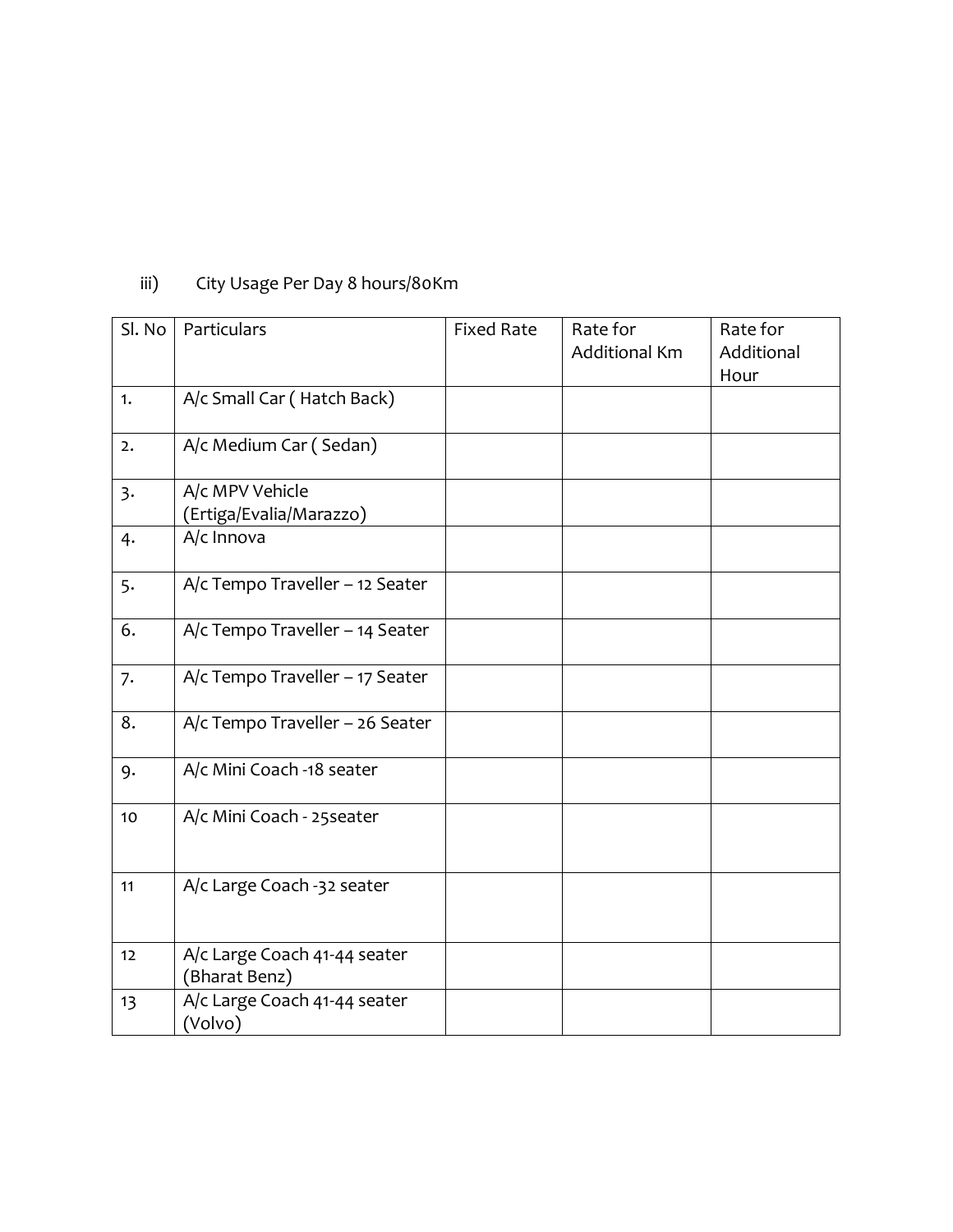## iv) Pre/Post Mart Tours

## (\*\*\*Details of all Pre & Post Mart Tours with skeletal itineraries are appended)

| Sl. No         | <b>Particulars</b>                         | Fixed Rate as per<br>Itinerary |
|----------------|--------------------------------------------|--------------------------------|
| 1              | A/c Tempo Traveller - 12 Seater            |                                |
| $\overline{2}$ | $A/c$ Tempo Traveller – 14 Seater          |                                |
| $\overline{3}$ | $A/c$ Tempo Traveller – 17 Seater          |                                |
| 4              | A/c Mini Coach -18 seater                  |                                |
| 5              | A/c Mini Coach - 25 seater                 |                                |
| 6              | A/c Large Coach -32 seater                 |                                |
| $\overline{7}$ | A/c Large Coach 41-44 seater (Bharat Benz) |                                |
| 8              | A/c Large Coach 41-44 seater (Volvo)       |                                |

**Note:**

- **Eligibility – Tour Operator/ Transport Operator recognized/ approved by the Ministry of Tourism, Govt of India OR Tour Operator/ Transport Operator accredited by Department of Tourism Govt of Kerala.**
- **Preference will be given to KTM Society Members.**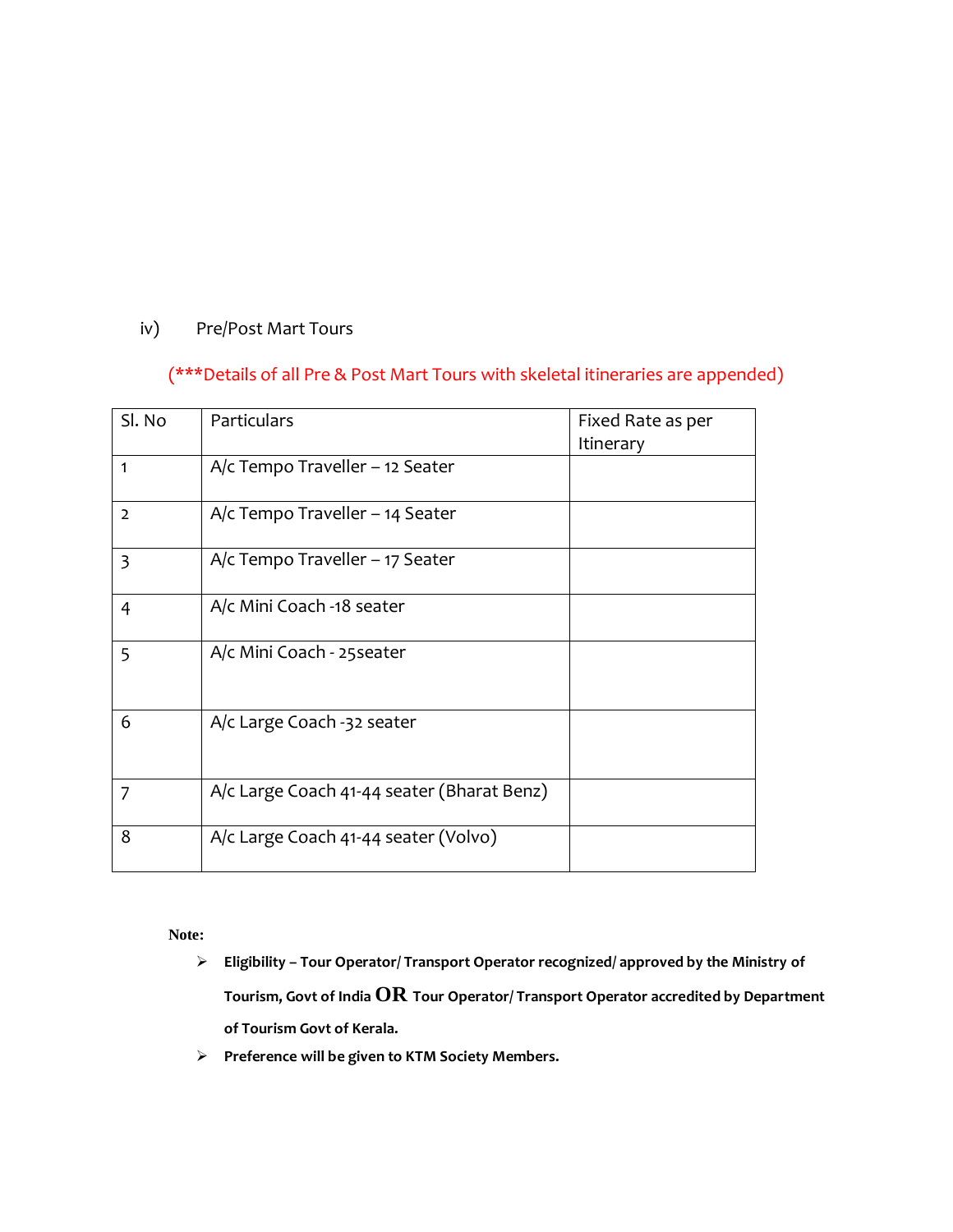- **The Managing Committee of KTM will have the discretion to accept or reject any quotation considering the profile of the vendor and his/their track record in delivering the required service without any lapse. The following parameters will be taken into consideration while evaluating the quotations.**
- *a. Profile of the Company (Document showing brief profile of the company to be attached)*
- *b.* Previous history of handling large events of similar nature period from 2014-15 to 2019-20 will be *considered (Relevant document to be attached)*
- *c. Previous history of handling large events organized by Govt of India/ Govt of Kerala or Public Sector Undertakings (Relevant document to be attached)*
- **All amounts should be quoted in Indian Rupees excluding taxes**.

## **Media - Pre Mart-Tours - 30th April- 5th May2022**

**Days )**

Day 1 30th April Stay at Cochin

Day 2 20th March Cochin – Marari- Stay at Marari

Day 3 2nd May Marari- Kumarakom - Stay at Kumarakom Day 4 3rd May Kumarakom- Thekkady - Stay at Thekkady

Day 6 5th May Munnar – Cochin - Proceed to KTM 2022 - Stay at Cochin

Day 5 4th May Thekkady – Munnar- Stay at Munnar

| 1                | M/NK-1/22        | Kannur - Kasaragod- Wayanad- Calicut - Cochin (5 nights & 6 Days)    |
|------------------|------------------|----------------------------------------------------------------------|
|                  | Day 1 30th April | Stay at Kannur                                                       |
|                  | Day 2 1st May    | Kannur- Kasaragode - Stay at Nileshwaram                             |
|                  | Day $3$ 2nd May  | Kasaragode-Iritty-Wayanad-Stay at Wayanad (1)                        |
|                  | Day 4 3rd May    | Wayanad sightseeing - Stay at Wayanad (2)                            |
|                  | Day 5 4th May    | Wayanad- Calicut - Stay at Calicut                                   |
|                  | Day 6 5th May    | Calicut-Proceed to KTM 2022 - Stay at Cochin                         |
| $\overline{2}$   | <b>M/NK-2/22</b> | Kasaragod- Calicut - Bepore- Nilambur- Thrissur- Muziris - Cochin (5 |
| nights & 6 Days) |                  |                                                                      |
|                  | Day 1 30th April | Stay at Nileshwarem                                                  |
|                  | Day 2 20th March | Kasaragode - Stay at Wayand                                          |
|                  | Day $3$ 2nd May  | Wayand-Sargalaya-Calicut-Stay at Calicut                             |
|                  | Day 4 3rd May    | Calicut-Beypore - Nilambur-Stay at Nilambur                          |
|                  | Day 5 4th May    | Nilambur-Thrissur-Stay at Thrissur                                   |
|                  | Day 6 5th May    | Thrissur- Muziris - Proceed to KTM 2022 - Stay at Cochin             |
|                  |                  |                                                                      |
| 3                | $M/CK-1/22$      | Cochin - Marari- Kumarakom- Thekkady- Munnar- Cochin (5 nights & 6   |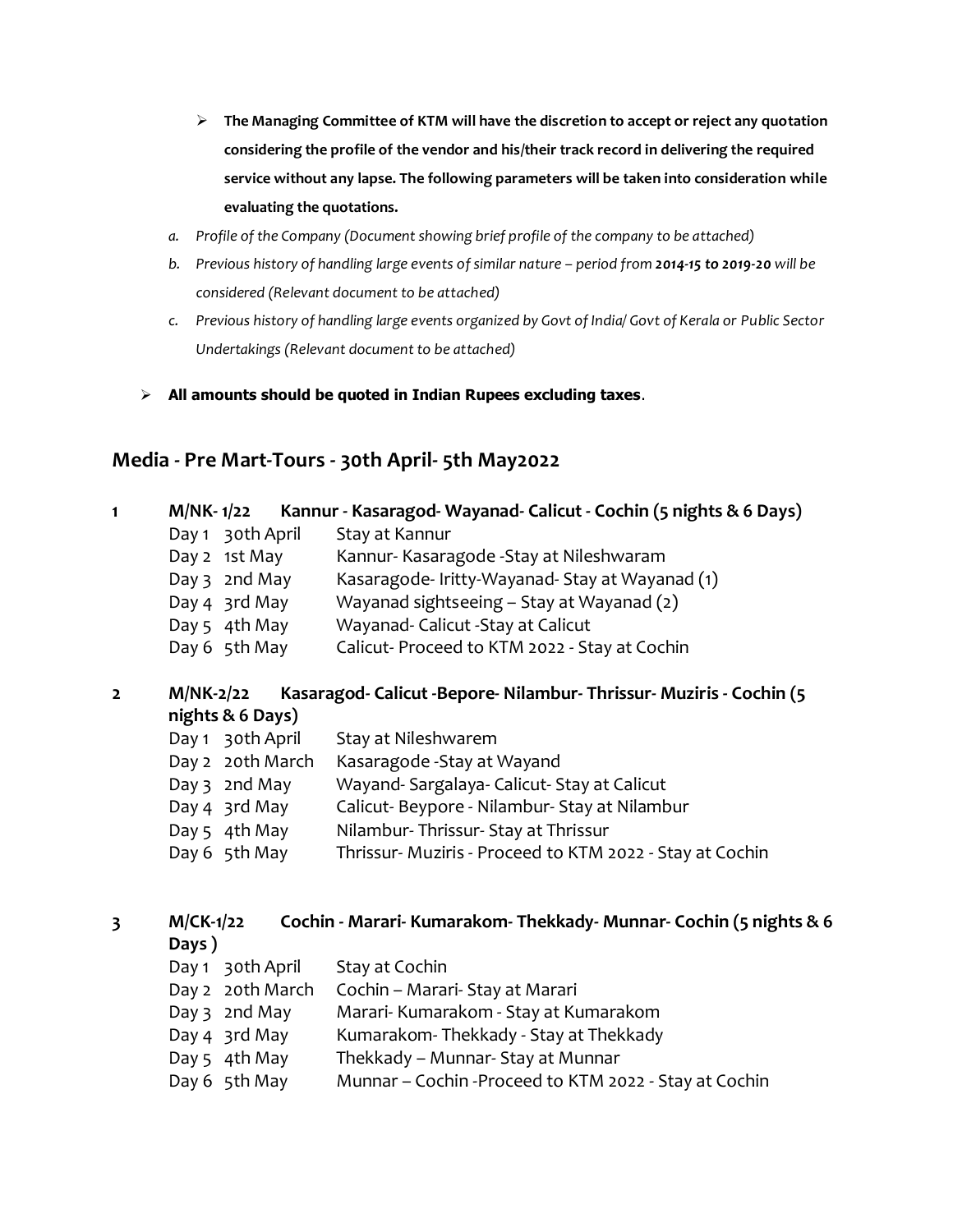| M/CK-2/22 | Cochin- Munnar- Munnar Tented Camp- Thekkady – Kumarakom- |
|-----------|-----------------------------------------------------------|
|           | Cochin (5 nights & 6 Days)                                |

| Day 1 30th April      | Stay at Cochin                                           |
|-----------------------|----------------------------------------------------------|
| Day 2 20th March      | Cochin – Munnar-Stay at Munnar (1)                       |
| Day 3 2nd May         | Munnar-Tented Camp - Stay at Tented camps (2)            |
| Day 4 3rd May         | Munnar-Thekkady - stay at Thekkady                       |
| Day 5 4th May         | Thekkady – Boating at Kumarakom - Stay at Kumarakom      |
| Day 6 5th May         | Kumarakom - Responsible tourism actives - Proceed to KTM |
| 2022 - Stay at Cochin |                                                          |
|                       |                                                          |

## **5 M/AYUR/22 Cochin – Nattika - Guruvayoor–– Nattika – Palakkad - - Athirampally (5 nights & 6 Days)**

| Day 1 30th April             | Stay at Cochin                                    |
|------------------------------|---------------------------------------------------|
| Day 2 20 <sup>th</sup> March | Cochin- Nattika- Stay at Nattika                  |
| Day 3 2nd May                | Nattika – Guruvayoor - Nattika-Stay at Nattika    |
| Day 4 3rd May                | Nattika - Palakkad - Stay at Palakkad             |
| Day 5 4th May                | Palakkad-Athirampally-Stay at Athirampally        |
| Day 6 5th May                | Athirampally-Proceed to KTM 2022 - Stay at Cochin |
|                              |                                                   |

## **6 M/SK/22 Kovalam – Padmanabhapuram Palace- Kovalam-Jadayu /Munroe Island -Kollam- Alleppey- Cochin (5 nights & 6 Days)**

|        | Day 1 30th April       | Azhimala Temple – Kovalam Beach-Stay at Kovalam (1)          |
|--------|------------------------|--------------------------------------------------------------|
|        | Day 2 20th March       | Kovalam – Padmanabhapuram Palace - Stay at Kovalam (2)       |
|        | Day $3$ 2nd May        | Trivandrum City Tour with Heritage Walk-Stay at Kovalam      |
|        | (3) Thiruvananthapuram |                                                              |
|        | Day 4 3rd May          | Kovalam-Jadayu /Munroe Island-Kollam-Stay at Kollam          |
|        | Day 5 4th May          | Kollam-Alleppey Day cruise on a Houseboat with lunch-Stay at |
| Marari |                        |                                                              |
|        | Day 6 5th May          | Marari- Proceed to KTM 2022 - Stay at Cochin                 |

# **Buyer - Post Mart Tours- 9th – 14th May 2022 (4N/5D)**

| 1 | NK - 01/22 |                | Cochin –Calicut- Wayanad- Kannur      |
|---|------------|----------------|---------------------------------------|
|   |            | Day 1 9th May  | Cochin - Calicut- Stay at Calicut     |
|   |            | Day 2 10th May | Calicut - Wayanad-Stay at Wayanad (1) |
|   |            | Day 3 11th May | Wayanad-Stay at Wayanad (2)           |
|   |            | Day 4 12th May | Wayanad-Kannur- Stay at Kannur        |
|   |            | Day 5 13th May | Departure Transfer to Kannur          |
|   |            |                |                                       |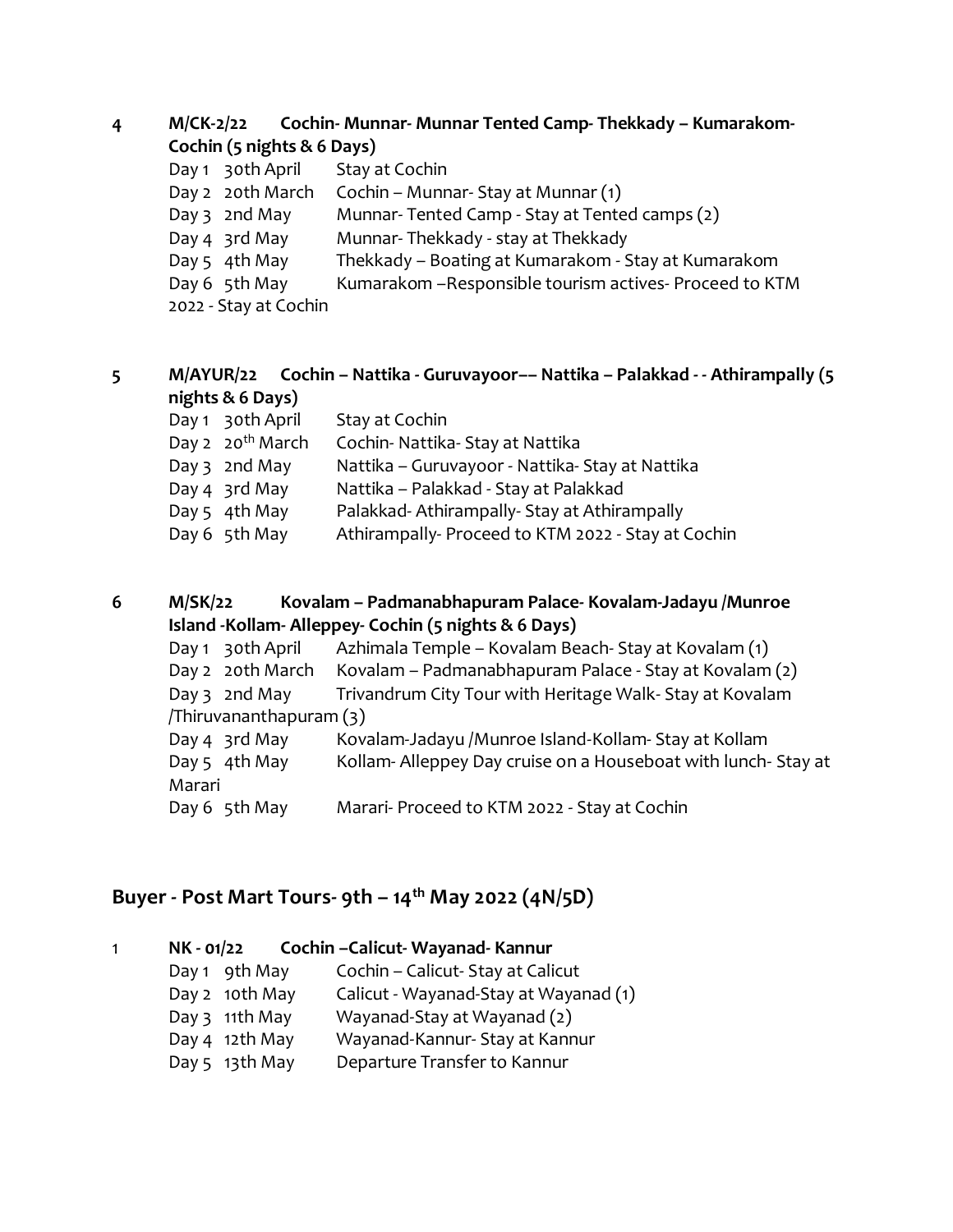2 **NK - 02/22 Cochin - Calicut -Wayanad – Kannur- Kasargode-Nileeshwaram- Kannur (5N/6D)**

|  | Day 1 9th May | Cochin – Calicut- Stay at Calicut |
|--|---------------|-----------------------------------|
|--|---------------|-----------------------------------|

- Day 2 10th May Calicut Stary at Wayanad (1)
- Day 3 11th May Stay at Wayanad  $(2)$
- Day 4 12th May Wayanad- Stay at Kannur
- Day 5 13th May Kannur Kasaragode- Stary at Nileeshwaram
- Day 6 14th May Nileeshwaram- Departure Transfer to Kannur

## 3 **NK-Ayur/22 Cochin - Nattika - Palakkad - Athirampally - Cochin (3N/4D)**

| Day 1 9th May    | Cochin - Nattika - Stay at Nattika            |
|------------------|-----------------------------------------------|
| Day 2 10th May   | Nattika – Palakkad-Stay at Palakkad           |
| Day $3$ 11th May | Palakkad - Athirampally- Stay at Athirampally |

Day 4 12th May Athirampally- Departure Transfer to Cochin Airport

## 4 **CK-01/22 Cochin – Kumarakom – Thekkady – Munnar – Cochin (4N/5D)**

- Day 1 9th May Cochin Kumarakom- Stay at Kumarakom
- Day 2 10th May Kumarakom Thekkady Stay at Thekkady
- Day 3 11th May Thekkady Munnar Stay at Munnar (1)
- Day 4 12th May Munnar- Mattuppetty, Echo point, Kundala Dam)- Stay at Munnar (2)
- Day 5 13th May Munnar Departure Transfer to Cochin

## 5 **CK-02/22 Cochin - Alleppey – Cochin (2N/3D)**

| Day 1 $\theta$ oth May | Cochin – Alleppey- Stay at Alleppey                          |
|------------------------|--------------------------------------------------------------|
| Day 2 10th May         | Alleppey – Vagamon - Adventure tours - Paragliding - Stay at |
| Vagamon                |                                                              |
| Day $3$ 11th May       | Departure Transfer to Cochin                                 |

## 6 **CK-03/22 Cochin – Thekkady – Munnar – Cochin Wildlife – Mountains (4N/5D)**

| Day 1 9th May  | Cochin – Thekkady- Stay at Thekkady (1)                  |
|----------------|----------------------------------------------------------|
| Day 2 10th May | Thekkady-Kalvary Mount, Ayyappankovil, Anjuruli- Stay at |
| Thekkady $(2)$ |                                                          |
| Day 3 11th May | Thekkady – Munnar - Stay at Munnar(1)                    |
| Day 4 12th May | Munnar-Mattuppetty, Echo point, Kundala Dam)- Stay at    |
| Munnar $(2)$   |                                                          |
| Day 5 13th May | Munnar - Departure Transfer to Cochin                    |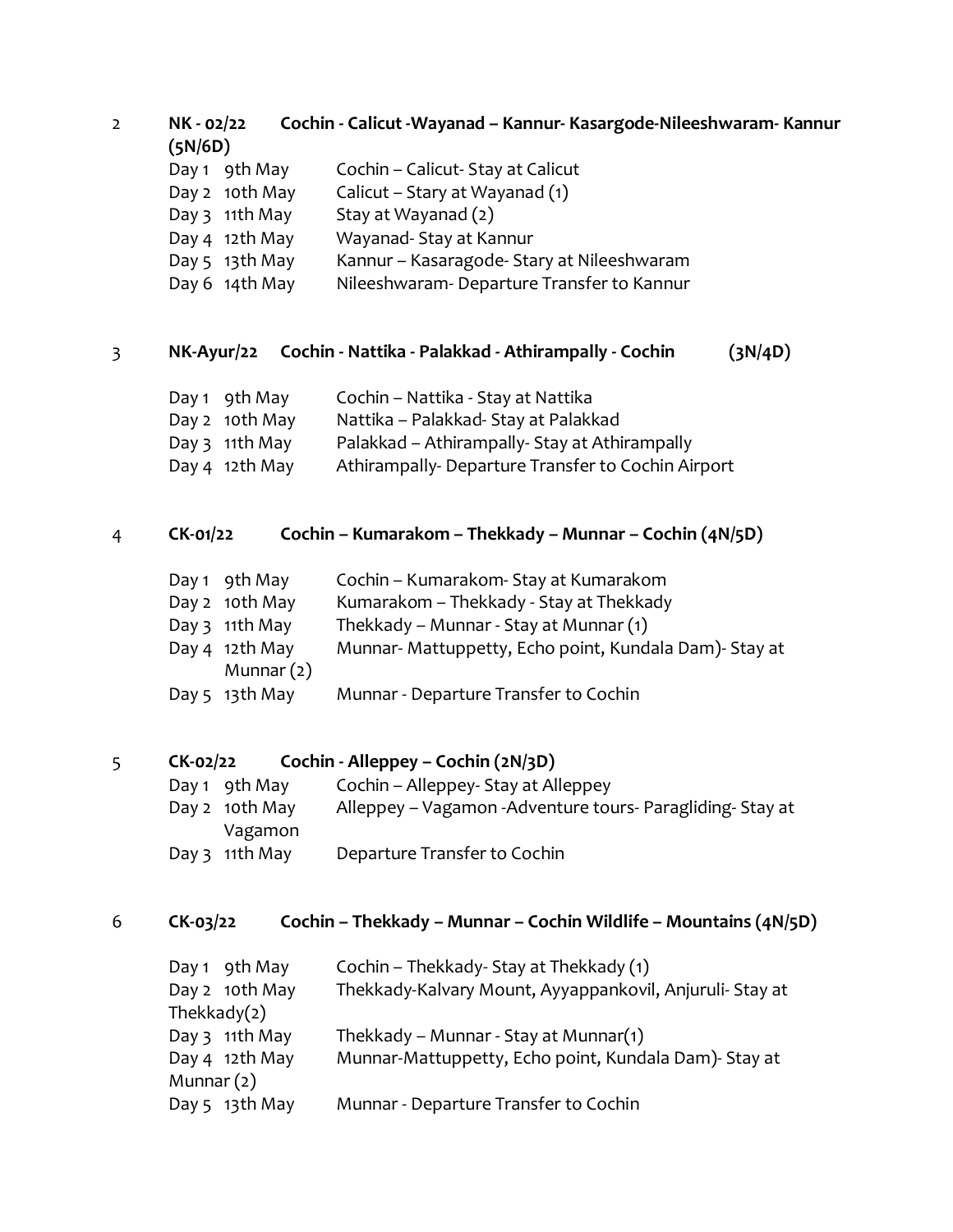## 7 **CK-04/22 Cochin- Cherai- Athirampally (2N/3D)**

Day 1 9th May Cochin- Cherai- Adventure tour activities - Stay at Cherai Day 2 10th May Cherai- Athirampally- Stay at Athirampally Day 3 11th May Athirampally – Departure Transfer to Cochin

## 8 **SK-01/22 Cochin – Alleppey- Kollam (4N/5D)**

- Day 1 9th May Cochin Alleppey- Stay at Alleppey Day 2 10th May Alleppey- Kollam – Moundro - Jadayu -Stay at Trivandrum
- Day 3 11th May Kovalam Padmanabhapuram Palace Stay at Kovalam
- Day 4 12th May Kovalam- Trivandrum- City Tour with Heritage Walk- Stay at

Kovalam

Day 5 13th May Kovalam - Departure Transfer to Trivandrum

## 9 **SK-02/22 Cochin – Alleppey - Varkala- Trivandrum (4N/5D)**

- Day 1 9th May Cochin Alleppey- Stay at Alleppey
- Day 2 10th May Alleppey Varkala Stay at Varkala
- Day 3 11th May Varkala Trivandrum- Stay at TVM
- Day 4 12th May Trivandrum- City Tour with Heritage Walk-Stay at Trivandrum
- Day 5 13th May Departure Transfer to Trivandrum

## 10 **SK-Ayur/22 Cochin – Varkala - Kovalam- TVM (3N/4D)**

- Day 1 9th May Cochin Varkala- Stay at Varkala
- Day 2 10th May Varkala- Kovalam- Stay at Kovalam
- Day 3 11th May Kovalam Trivandrum Stay at Kovalam
- Day 4 12th May Departure Transfer to Trivandrum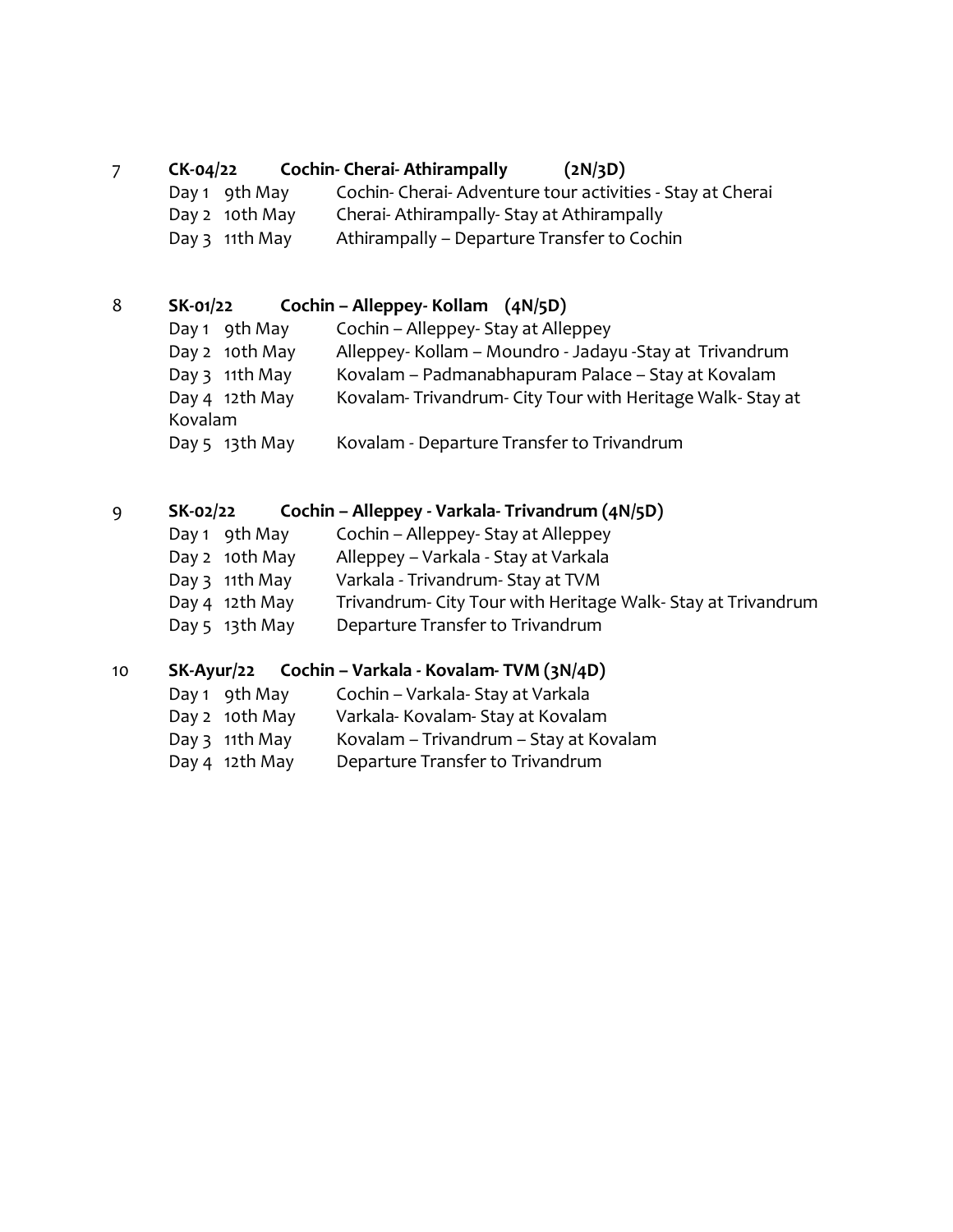*The Technical Bid as detailed below is applicable to 'Category A & B' and the selection of the vendor for 'Category C' would be done based on the Financial Bid after considering the parameters as mentioned in the foot note under 'Category C' above.*

#### **TECHNICAL BID FOR SELECTION**

| Sr.<br>No: | Criteria                                                                             | <b>Turn Over</b>                              |                    | Maximum<br>Marks | Marks<br>Awarded<br>(For<br>authority<br>use only) |
|------------|--------------------------------------------------------------------------------------|-----------------------------------------------|--------------------|------------------|----------------------------------------------------|
| 1.         | Annual Turnover (2019-20<br>Financial year)                                          |                                               |                    |                  |                                                    |
| a.         | From 1 cr to 2 Cr -8 Marks                                                           | 2018-19<br>- 4 marks<br>2019-20<br>- 4 marks  |                    |                  |                                                    |
| b.         | From 2 cr to 4 Cr -12 Marks                                                          | - 6 marks<br>2018-19<br>- 6marks<br>2019-20   |                    | 20               |                                                    |
| c.         | More than 4 cr-20 Marks                                                              | 2018-19<br>- 10 marks<br>- 10marks<br>2019-20 |                    |                  |                                                    |
| 2.         | <b>Events Experience</b>                                                             | Client<br>Title of the Event                  |                    |                  |                                                    |
| a.         | Tourism/Cultural events<br>Design/Set Up or collateral design                        |                                               |                    | 15               |                                                    |
|            | (i)                                                                                  |                                               |                    |                  |                                                    |
|            | (ii)                                                                                 |                                               |                    |                  |                                                    |
| b.         | Events or Collateral design for<br>other Government<br>Departments/Corporations/PSUs | Client                                        | Title of the Event | 10               |                                                    |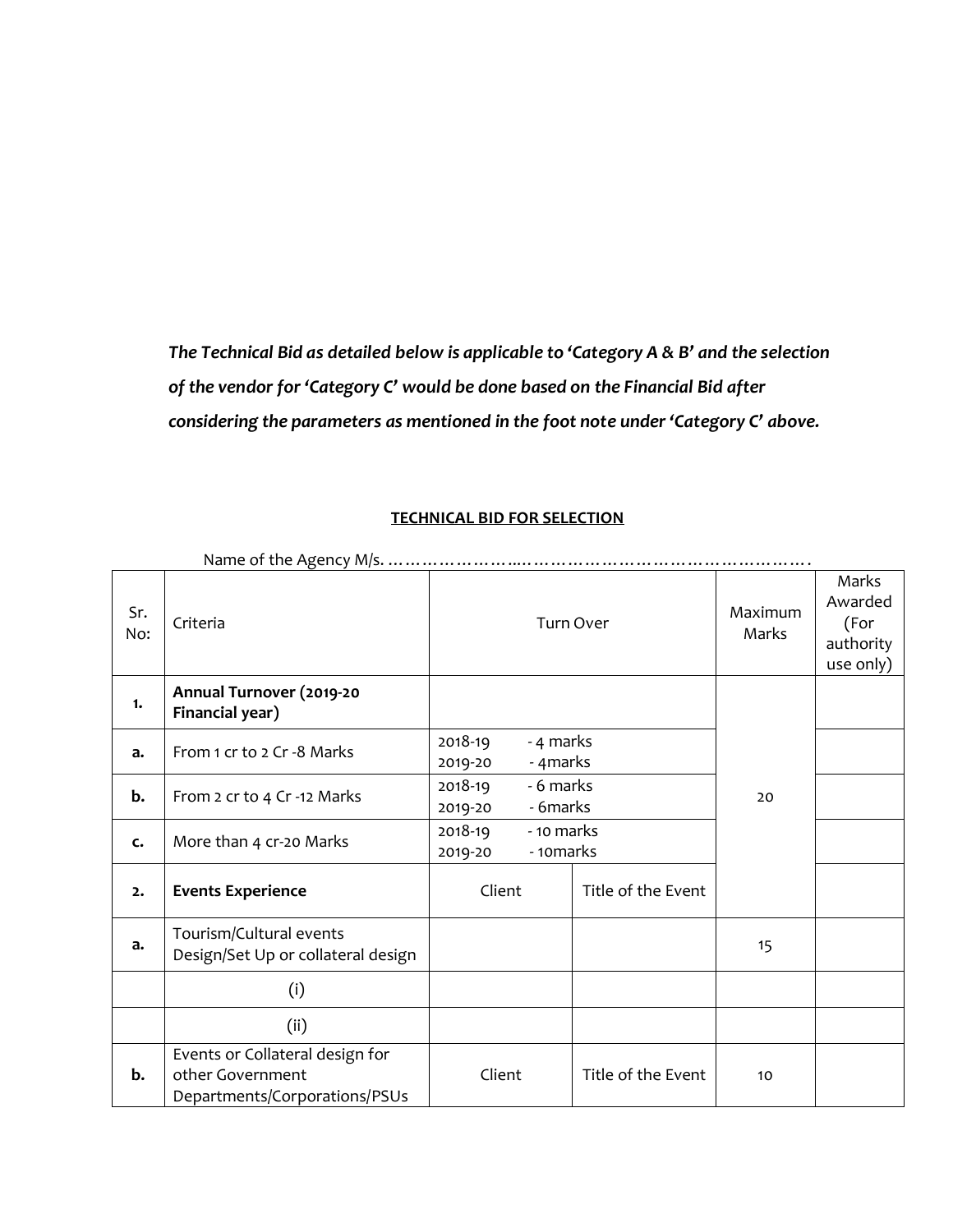|                         | (i)                                                                                         |        |                         |                |  |
|-------------------------|---------------------------------------------------------------------------------------------|--------|-------------------------|----------------|--|
|                         | (ii)                                                                                        |        |                         |                |  |
| c.                      | Stand Design/Set Up for any<br>clients for local fairs or festivals<br>other than the above | Client | Title of the Fair       | 10             |  |
|                         | (i)                                                                                         |        |                         |                |  |
|                         | (ii)                                                                                        |        |                         |                |  |
| 3.                      | <b>Advertising and Promotion</b>                                                            | Client | Name of the<br>Campaign |                |  |
| a                       | Outdoor Campaigns for<br>Government clients                                                 |        |                         | 10             |  |
|                         | (i)                                                                                         |        |                         |                |  |
|                         | (ii)                                                                                        |        |                         |                |  |
| $\mathbf b$             | Outdoor Campaigns for non-<br>Government clients                                            |        |                         | $\overline{7}$ |  |
|                         | (i)                                                                                         |        |                         |                |  |
|                         | (2)                                                                                         |        |                         |                |  |
| $\overline{\mathbf{4}}$ | <b>Event Management</b>                                                                     |        |                         |                |  |
|                         | Any Major Event done for a major<br>client                                                  | Client | Event                   | 6              |  |
|                         | (1)                                                                                         |        |                         |                |  |
|                         | (2)                                                                                         |        |                         |                |  |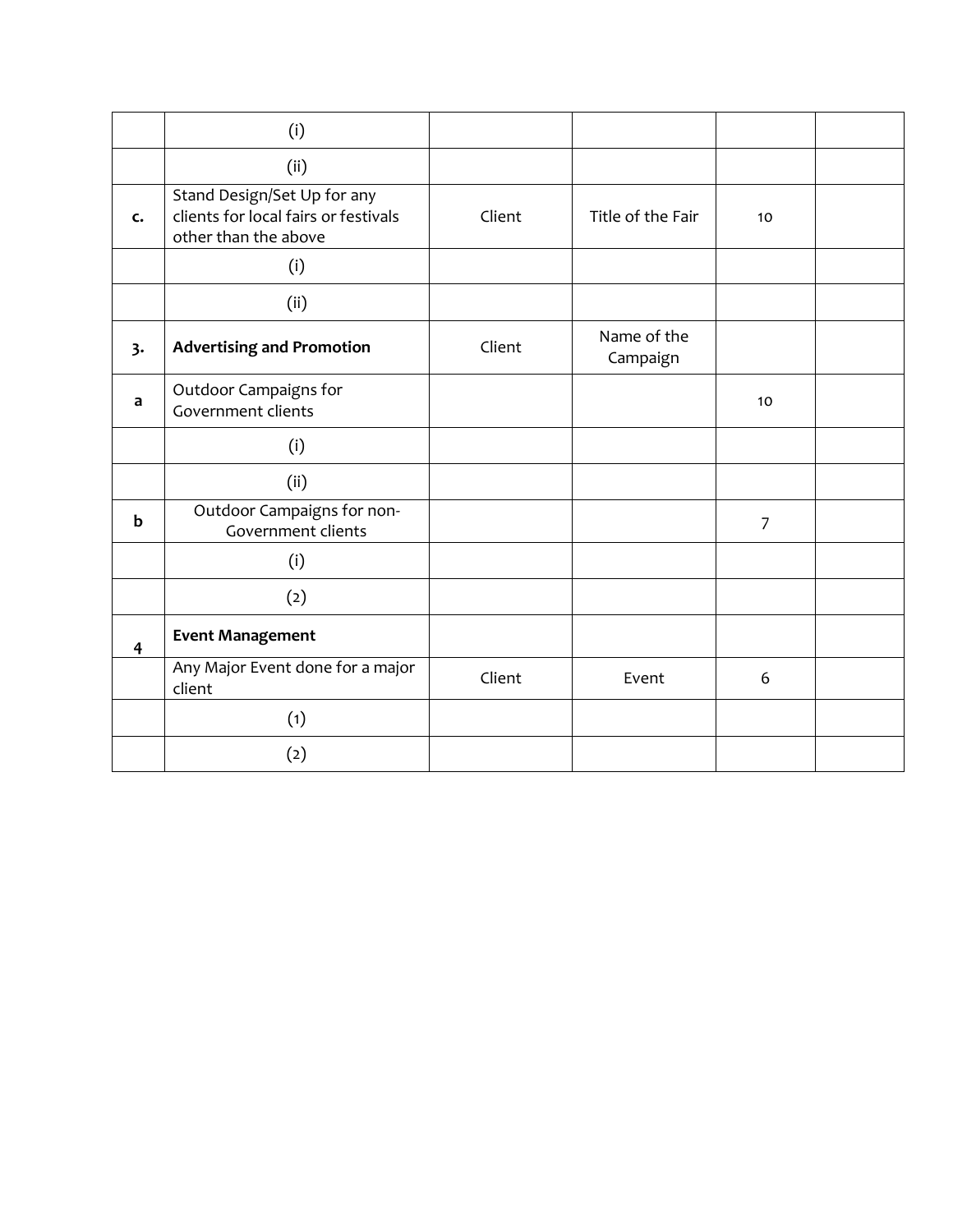## **TECHNICAL BID FOR SELECTION**

| <b>TECHNICAL BID FOR SELECTION</b> |                                            |                     |                                    |                  |                                                    |  |  |  |  |
|------------------------------------|--------------------------------------------|---------------------|------------------------------------|------------------|----------------------------------------------------|--|--|--|--|
| 5.                                 | Name of the Agency M/s.<br><b>Awards:</b>  | Award/<br>Authority | Title of the<br>Work and<br>Client | Maximum<br>Marks | Marks<br>Awarded<br>(For<br>authority<br>use only) |  |  |  |  |
| $\mathbf{1}$                       | National/Regional Award for<br>Agency Work |                     |                                    | 4                |                                                    |  |  |  |  |
|                                    | (1)                                        |                     |                                    |                  |                                                    |  |  |  |  |
|                                    | (2)                                        |                     |                                    |                  |                                                    |  |  |  |  |
| $\overline{\mathbf{2}}$            | State Level Award for Agency<br>Work       |                     |                                    | $\overline{2}$   |                                                    |  |  |  |  |
|                                    | (1)                                        |                     |                                    |                  |                                                    |  |  |  |  |
|                                    | (2)                                        |                     |                                    |                  |                                                    |  |  |  |  |